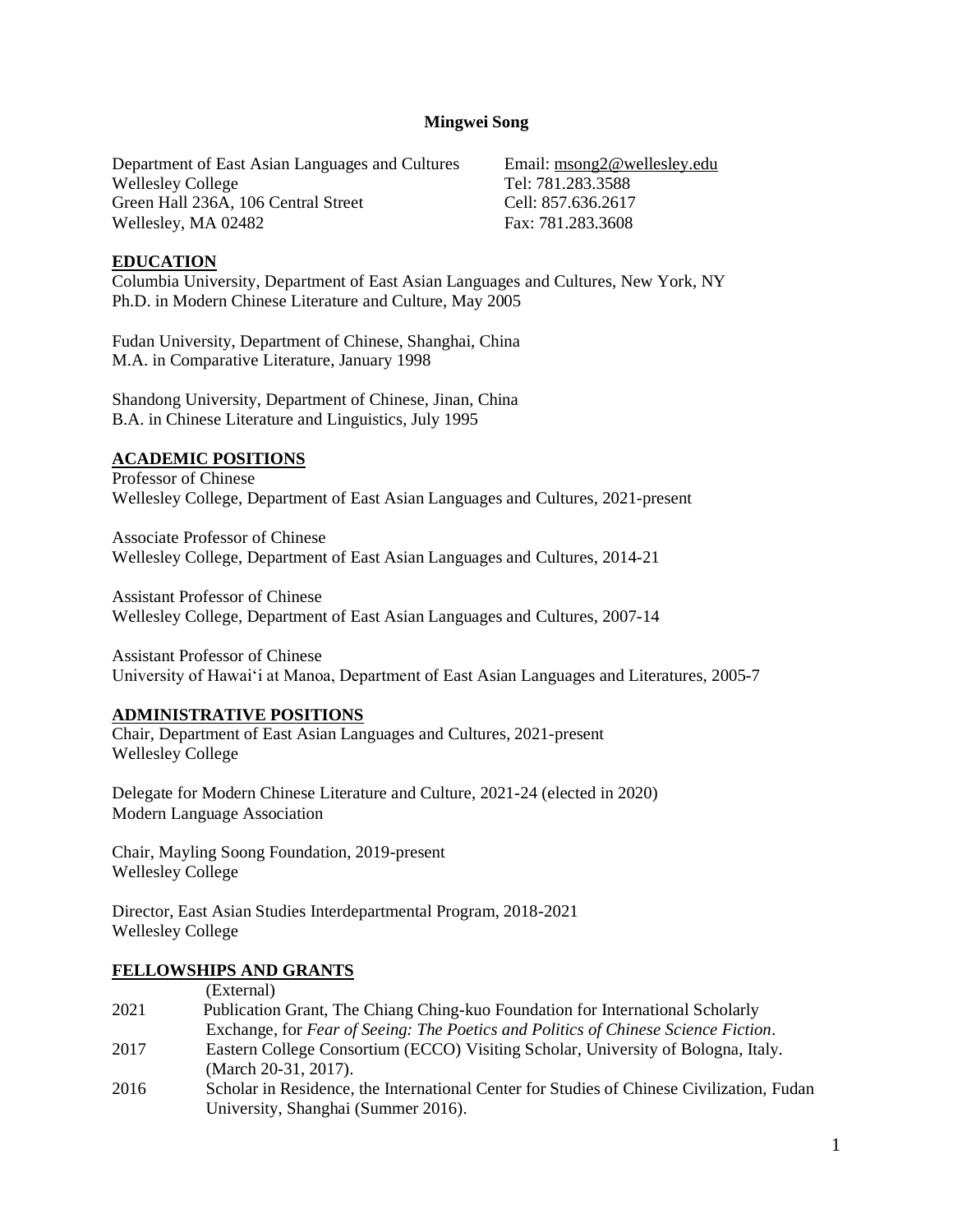| 2015-16 | Elizabeth and J. Richardson Dilworth Fellowship, Institute for Advanced Study,                                                                                       |
|---------|----------------------------------------------------------------------------------------------------------------------------------------------------------------------|
|         | Princeton, NJ.                                                                                                                                                       |
| 2015    | Publication Grant, The Chiang Ching-kuo Foundation for International Scholarly<br>Exchange, for Young China: National Rejuvenation and the Bildungsroman, 1900-1959. |
| 2010-11 | Junior Scholar Grant, The Chiang Ching-kuo Foundation for International Scholarly<br>Exchange, Republic of China (Taiwan).                                           |
| 2010    | Career Enhancement Fellowship for Junior Faculty (Honorable Mention), The Woodrow                                                                                    |
|         | Wilson National Fellowship Foundation.                                                                                                                               |
| 2005-6  | An Wang Postdoctoral Fellowship, Fairbank Center, Harvard University.                                                                                                |
|         | (Internal)                                                                                                                                                           |
| 2019    | Faculty Award for Research, Wellesley College.                                                                                                                       |
| 2018    | Faculty Award for Research, Wellesley College.                                                                                                                       |
| 2017    | Faculty Award for Research, Wellesley College.                                                                                                                       |
| 2015    | Faculty Award for Research, Wellesley College.                                                                                                                       |
| 2013    | Faculty Award for Research, Wellesley College.                                                                                                                       |
| 2012    | Faculty Award for Research, Wellesley College.                                                                                                                       |
| 2010    | Faculty Award for Research, Wellesley College.                                                                                                                       |
| 2009    | Faculty Award for Research, Wellesley College.                                                                                                                       |
| 2007    | The Start-up Research Grant, Wellesley College.                                                                                                                      |
| 2007    | The Chung-Fong and Grace Ning Fund for Chinese Studies, University of Hawaii at<br>Manoa.                                                                            |
| 2004    | Wu Foundation Fellowship, Columbia University.                                                                                                                       |
| 2000-05 | Faculty Fellowship, Columbia University.                                                                                                                             |
| 1999    | Guanghwa Fellowship, Fudan University.                                                                                                                               |
| 1997    | Sasakawa Ryōichi Fellowship, Fudan University.                                                                                                                       |
| 1995    | Excellent Graduate Award, Shandong University.                                                                                                                       |
|         |                                                                                                                                                                      |

1993 The President Prize, Shandong University.

# **PRIZES**

| 2021 | Distinguished Alumni Recognition Award, Shangdong University.                            |
|------|------------------------------------------------------------------------------------------|
| 2021 | The Comparative Literature in China Prize for the Best Research Article (biennial award, |
|      | 2019-2020), for "Can We Read 'A Madman's Diary' as Science Fiction? On Lu Xun and        |
|      | Science Fiction—With a Proposed Theory Concerning the Virtuality of Realism and the      |
|      | Literalism of Virtuality."《狂人日記》是科幻小說嗎? ——論魯迅與科幻的淵源,                                     |
| 2019 | 兼論寫實的虛妄與虛擬的真實.                                                                           |
|      | Nebula Award for Literary Criticism—Silver Nebula, awarded by the Chinese Science        |
| 2003 | Fiction Association, for "From Science Fiction to Literature." 從科幻到文學.                   |
|      | The Shanghai Literature Prize for Literary Criticism, awarded by Shanghai Literature     |
|      | Magazine.                                                                                |
| 2002 | The Excellent College Textbook Prize, the Ministry of Education of the People's          |
|      | Republic of China, for A History of Contemporary Chinese, which I co-authored.           |

# **PUBLICATIONS**

(in English) **New projects**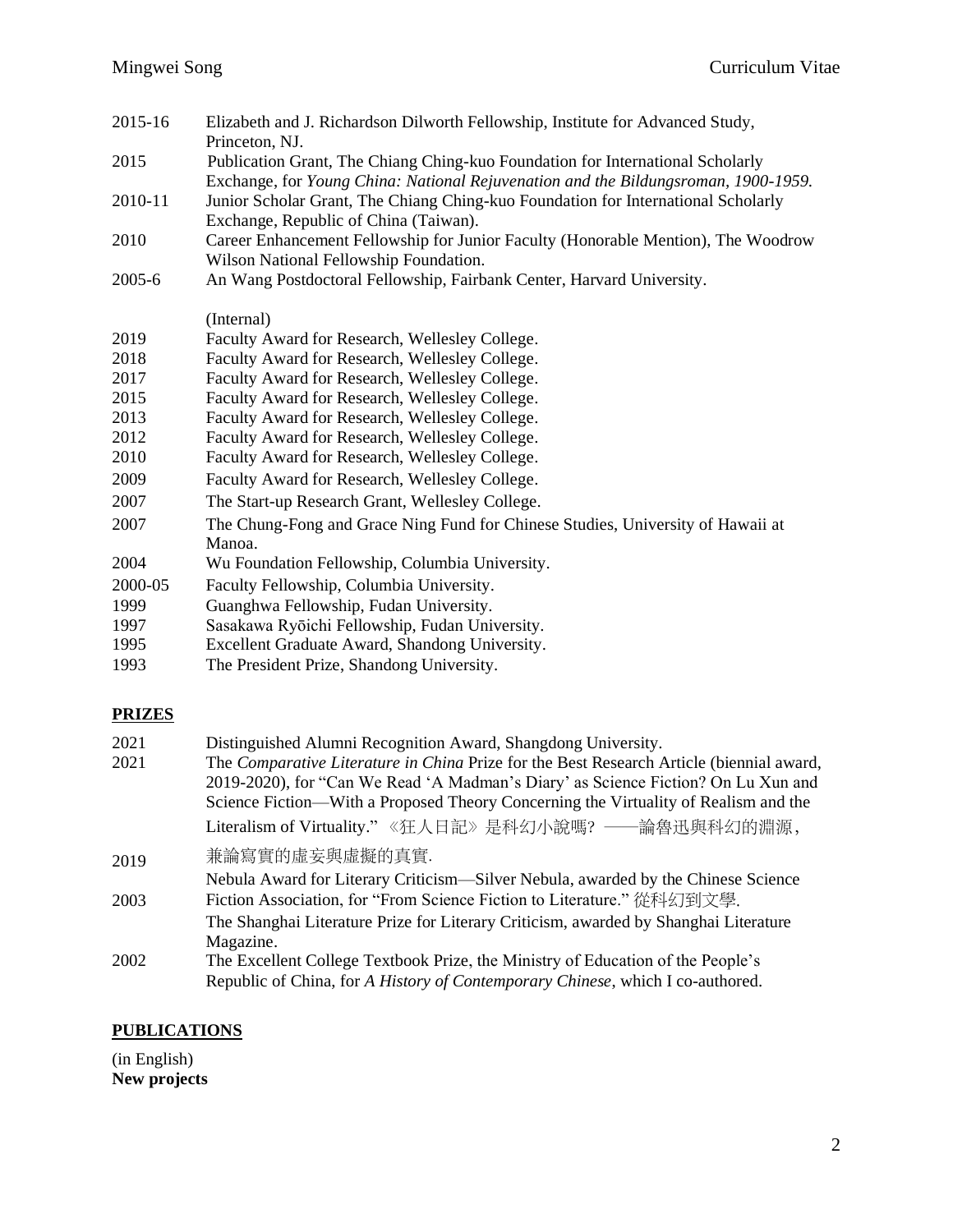- "Posthuman China: Human and Inhuman Conditions in Contemporary Literature." (A new book-length research project)
- "The Neo-Baroque Splendor: Fictional Experimentalism in the Twenty-First-Century Sinophone Literary World." (A new book-length research project).
- "New China Revisited: A Posthuman Perspective." (A research paper drafted)
- "Posthuman Fabulations: Interrogations of Humanism and Humanity in Contemporary Chinese Science Fiction." (A volume co-edited with Carlos Rojas in preparation for peer review).
- "Chinese Science Fiction: Concepts, Forms, and Histories." (A volume co-edited with Hua Li and Nathaniel Isaacson for the book series "Studies in Global Science Fiction" with Palgrave McMillan; in preparation for peer review).
- "Chimera: An Anthology of Contemporary Sinophone Science Fiction." (A volume co-edited with Eric Abrahamsen for Columbia University Press; in preparation).

### **Books**

- *Fear of Seeing: The Poetics and Politics of Chinese Science Fiction.* Columbia University Press (manuscript: 126,000 words; under contract).
- *Young China: National Rejuvenation and the Bildungsroman, 1900-1959*. Harvard University Asia Center, 2015. 379 pages.

### **Edited volumes**

• *The Reincarnated Giant: An Anthology of Twenty-First-Century Chinese Science Fiction* (coedited with Theodore Huters). Columbia University Press, 2018. 488 pages.

### **Edited special issues (peer-reviewed)**

- *Utopian/Dystopian Fiction in Contemporary China* (co-edited with Chaohua Wang)*. China Perspectives.* 101 (March 2015).
- *Chinese Science Fiction: Late Qing and the Contemporary*. *Renditions*. 77/78 (December 2012).
- *The Obscure Decade: The Literary Imagination and Political Culture in Hong Kong, Taiwan, and the PRC, 1949-1959* (co-edited with Shengqing Wu). *Journal of Modern Literature in Chinese.* 9.2 (December 2009).

#### **Peer-reviewed research articles**

- "Can We Read 'A Madman's Diary' as Science Fiction? Rewriting Chinese Literary History." The Publication Series of *Kungliga Vitterhetsakademien* (Royal Swedish Academy of Letters, History and Antiquities; accepted).
- "'Like a god, create a world, then describe it': The Aesthetics of Liu Cixin's Science Fiction" *The Making of* The Wandering Earth (ed. Shuo Fang; English version ed. Regina Kanyu Wang). Routledge, 2022: 239-248.
- "The Worlding of Chinese Science Fiction: A Global Genre and Its Negotiations as World Literature." *The Making of Chinese/Sinophone Literatures as World Literature* (eds. Yingjin Zhang and Kuei-fen Chiu). Hong Kong University Press, 2022.122-141.
- "A Topology of Hope: Utopia, Dystopia, and Heterotopia in Contemporary Chinese Science Fiction." *Acta Universitatis Carolinae Philologica* (Charles University, the Czech Republi). 2021.3: 107-133.
- "Liu Cixin's Three-Body Trilogy: Between the Sublime Cosmos and the Micro Era." *Lingua Cosmica: Science Fiction from around the World* (ed. Dale Knickerbocker). Urbana, IL: University of Illinois Press, 2018. 107-128.
- "Representations of the Invisible: Chinese Science Fiction in the Twenty-first Century." *The Oxford Handbook of Modern Chinese Literatures* (eds. Carlos Rojas and Andrea Bachner). New York: Oxford University Press, 2016. 546-565.
- "After 1989: The New Wave of Chinese Science Fiction." *China Perspectives*. 101 (2015): 7-13.
- "Variations on Utopia in Contemporary Chinese Science Fiction." *Science Fiction Studies*. 40. 1 (March 2013): 86-102.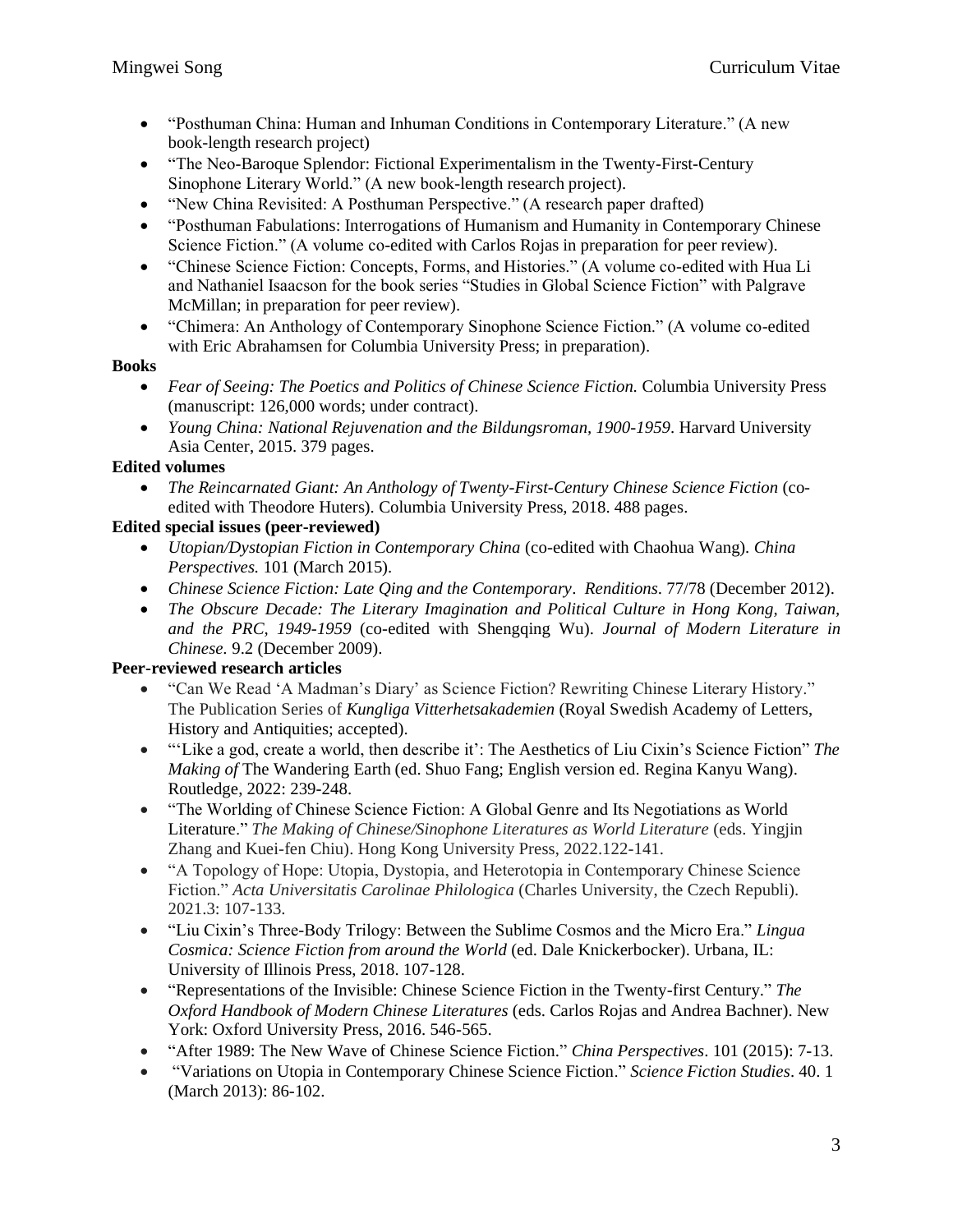- "How the Steel Was Tempered: The Rebirth of Pawel Korchagin in Contemporary Chinese Media." *Frontiers of Literary Studies in China*. 6.1 (February 2012): 95-111.
- "The Taming of the Youth: Discourse, Politics, and Fictional Representation in the Early PRC." *Journal of Modern Literature in Chinese*. 9.2 (December 2009): 108-38.

### **Articles in Edited Volumes**

- "A New Continent for Chinese Scholars: Chinese Science Fiction Studies." *Broken Stars* (ed. Ken Liu). New York: Tor, 2019. 465-472. (Translated into Chinese, Japanese, German, Spanish, and Russian)
- "September 1, 1916, Li Dazhao interprets the 'Green Spring': Inventing youth in modern China." *A New Literary History of Modern China* (ed. David Wang). Cambridge, MA: Harvard University Press, 2017. 248-253.
- "August 23, 1927, Sacco and Vanzetti are executed in Boston: Ba Jin begins to write anarchist novels." *A New Literary History of Modern China*. Cambridge, MA: Harvard University Press, 2017. 331-336.
- "2066, Mars over America: Chinese science fiction presents the posthuman future." *A New Literary History of Modern China*. Cambridge, MA: Harvard University Press, 2017. 951-957.
- "Popular Genre Fiction: Science Fiction and Fantasy." *The Columbia Companion to Modern Chinese Literature* (ed. Kirk Denton). New York: Columbia University Press, 2016. 394-99.

### **Reviews**

- "Cixin Liu." *ArtReview*. 69.7 (October 2017): 86-91. (For an art exhibition at Tate Museum)
- Liu Cixin, *The Three-Body Problem*, *The Dark Forest*, *Death's End*. *Modern Chinese Literature and Culture* book reviews (online). MCLC Resource Publication Center (December 30, 2015).
- Kam Louie ed., *Eileen Chang: Romancing Languages, Cultures and Genres*. *Chinese Literature: Essays, Articles, Reviews*. 35 (2013): 253-256.
- Han Dong, *Banished! Modern Chinese Literature and Culture* book reviews (online). MCLC Resource Publication Center (August 2009).
- Paul Clark, *Reinventing China: A Generation and Its Films*; Michael Berry, *Speaking in Images: Interviews with Contemporary Chinese Filmmakers*. *China Review International*. 13.1 (Spring 2006): 99-103.

### **Conversations and Interviews**

• "Global Perspectives on Chinese Science Fiction." *Vector*. 293 (Spring 2021): 56-61.

### (in German)

**Books**

• *Neue Welle in der chinesischen Science-Fiction: Geschichte, Text, Poetik*. Translated by Wang Xuebo and Mark Hermann. Bern, Switzerland: Peter Lang, 2023.

### **Research articles**

- "Die Poesie des Unsichtbaren: Verborgene Dimensionen im chinesischen Science-Fiction-Kino." Trans. Anne Vonderstein. *Future Worlds: Science, Fiction, Film* (eds, Jasper, Warnecke, Waz, Zill). Berlin: Deutschen Kinemathek und dem Einstein Forum, 2017. 122-137.
- **"**Ein neuer Kontinent für Literaturwissenschaftler: Studien zur chinesischen Science-Fiction." Trans. Kristof Kurz. *Zerbrochene Sterne: Die besten Erzählungen der chinesischen Science-Fiction* (ed. Ken Liu). Munich: Heyne, 2020.

### (in French)

### **Research articles**

- "Les romans de science-fiction de Liu Cixin." Trans. Gwennael Gaffric. *Monde chinois*. 51-52 (2017): 89-98.
- "Après 1989: la nouvelle vague de science-fiction chinoise." Trans. Céline Letemplé. *Perspectives chinoises*. 101 (2015): 7-14.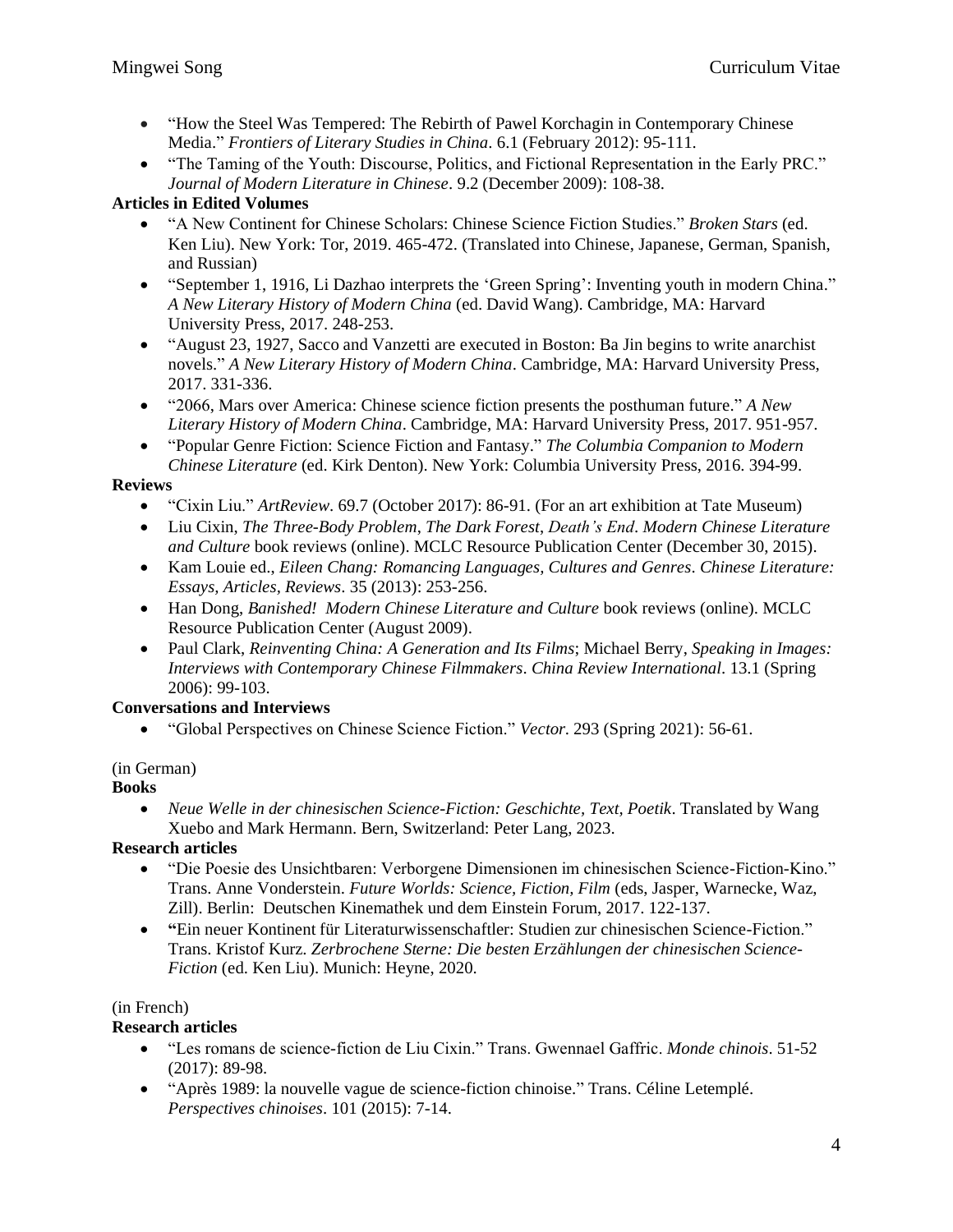## (in Italian)

### **Preface**

• "Sinosfera Prefazione– antologia di racconti di fantascienza cinese in doppia lingua." Trans. Chiara Cigarini. *Sinosfera* (ed., Francesco Verso). Roma, Italy: Future Fiction, 2018. 102-110.

## (in Japanese)

### **Articles in Edited Volumes**

• 中国研究者にとっての新大陸: 中国SF研究. Trans. 鳴庭真人. 月の光: 現代中国 SF アン ソロジー (ed. ケン [リュウ](http://www.isfdb.org/cgi-bin/ea.cgi?309490)). Tokyo: [早川書房](http://www.isfdb.org/cgi-bin/publisher.cgi?1722) Hayakawa Publishing Corporation, 2020.

## (in Russian)

### **Books**

• Новая волна в китайской научной фантастике: сюжет, текст, поэтика. Translated by Ishutina Yulia Alexandrovna, Bogdanova Olga Vladimirovna, Wang Jiaxing, Yuan Lin, and Zhou Yanyan. St. Petersburg, Russia: Nestor Book, 2024.

## **Articles in Edited Volumes**

• **"**Новый континент для китайских ученых: исследование китайской научной фантастики." *Сломанные звезды*. Moscow, Russia: Fanzon/Eskmo, 2020.

## (in Spanish)

# **Articles in Edited Volumes**

• "Un nuevo continente para los académicos chinos: el estudio de la ciencia ficción." Trans. María Pilar San Román*. Estrellas rotas: II antología de ciencia ficción china contemporánea*. Madrid: Alianza Editorial, 2020.

# (in Chinese)

# **Books**

- *Young China: Youth Discourse and the Bildungsroman, 1872-1959* 少年中國:青春華語與成長 小說, 1872-1959. Taipei: China Times Publishing Company (forthcoming).
- *New Wave Science Fiction: History, Poetics, Text* 科幻新浪潮:歷史,詩學,文本. Taipei: China Times Publishing Company (enlarged version; forthcoming).
- *The New Wave of Chinese Science Fiction: History, Poetics, Text* 中國科幻新浪潮:歷史,詩 學,文本. Shanghai: Shanghai Literature & Arts Publishing House, 2020. 311 pages.
- *Criticism and Imagination* 批評與想像. Shanghai: Fudan University Press, 2013. 248 pages.
- *Last Winter, a Rose in Plymouth: a New England Notebook* 普利茅斯的冬日花朵:新英格蘭記. Shanghai: Shanghai Bookstore Publishing House, 2012. 191 pages.
- *Delmore's Gift: a New York Notebook* 德爾莫的禮物: 紐約筆記本. Shanghai: Shanghai Bookstore Publishing House, 2007. 178 pages.
- *A History of Contemporary Chinese Literature* 中國當代文學史教程. (co-authored with Chen Sihe, Liu Zhirong, Song Binghui, Li Ping, He Qing, and Wang Guangdong.) Shanghai: Fudan University Press, 1999. 436 pages.
- *The Masterpieces of the Twentieth Century World Literature* 二十世紀文學藝術明珠. Haikou: Hainan Press, 1999. 174 pages.
- *The Sorrows of a Floating World: a Biography of Eileen Chang* 浮世的悲哀: 張愛玲傳. Taipei: Yeqiang Publishing House, 1996. 309 pages; Revised & enlarged edition, Shanghai: Shanghai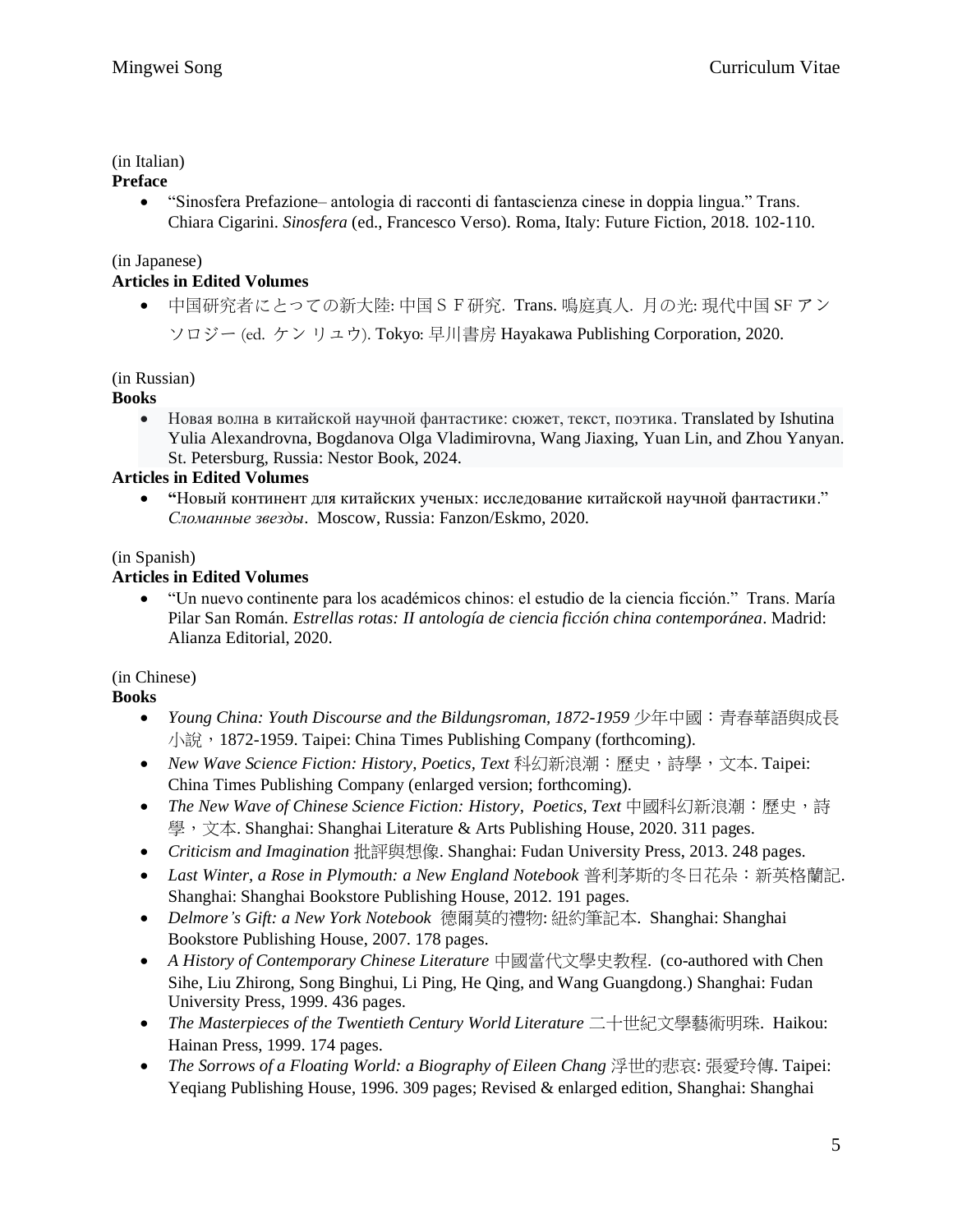Literature & Arts Publishing House, 1998. 329 pages; The 25<sup>th</sup> Anniversary Edition, Shanghai: Shanghai Literature & Arts Publishing House, 2022 (forthcoming).

### **Edited volumes**

- (co-edited with David Der-wei Wang)  $May$  Fourth@100: Culture, Thought, History.  $\pm \mathbb{Z} \otimes 100$ : 文化,思想,歷史. Taipei: Linking Publishing Company, 2019. 335 pages. PRC edition: Shanghai: Shanghai Literature & Arts Publishing House, 2019.
- *Science Fiction for Children*. 給孩子的科幻故事. Shanghai: Oriental Publication Center. July 2018: 324 pages.
- (co-edited with Yan Feng) *Anthology of Chinese Literature of the New Century: Science Fiction* 新世紀文學大系: 科幻卷. Shanghai: Shanghai Literature & Arts Publishing House, 2014. 543 pages.

# **Edited special issues**

- "Sinotopia and Heterotopia" 中托邦與異托邦. *Twenty-First Century* 二十一世紀 (Hong Kong). 1 (2022): forthcoming.
- (co-edited with Yan Feng) *Literary Interpretations in the Digital Age* 數字時代的文學闡釋. *Comparative Literature in China* 中國比較文學. 119.2 (2020).
- (co-edited with Yan Feng) *Digital Humanities and Literary Studies* 數位時代的人文與文 學.*Modern Chinese Literature* 中國現代文學 (Taiwan). 35 (2019).
- *Sinophone Science Fiction* 華語科幻小說專輯. *Hong Kong Literature* 香港文學. Vol. 413 (May 2019).
- *Science Fiction and Our World; Science Fiction Studies and Modern Chinese Literature* 科幻與 我們的世界;科幻研究與中國現代文學. *Literature* 文學. 5.1 (Spring/summer 2017).
- (co-edited with Huang Fayou) *Studies in Media, Literature, and Communication* 文學傳媒與文 學傳播研究. *Modern Chinese Literature* 中國現代文學 (Taiwan). 30 (2016).
- *Science Fiction in the Era of Globalization: Late Qing and Today* 全球化時代的科幻文學:晚 期與當代. *Comparative Literature in China* 中國比較文學. 100.3 (2015).

# **Research Articles and Literary Criticism**

- "The Future of New China Revisited Part II: A Posthuman Perspective" 重訪「新中國」未來 II:後人類視角. *Twenty-First Century* 二十一世紀 (Hong Kong). 3 (2022): forthcoming.
- "Chinese Science Fiction in the 'World': Science Fiction as a Global Genre and Its Possibilities and Problems When Becoming World Literature." 在"世界"中的中國科幻小說:科幻作為 一種全球文類,及其成為世界文學的可能與問題. Trans. Wang Xiaohui. *Comparative Literature in China* 中國比較文學. 132.3 (2022): forthcoming.
- "Does Science Fiction Has Gender? The Poetics of the Nonbinary Imagination." 科幻小說的性 別:非二項性的詩學想像力. *Shanghai Literature* 上海文學. 5 (2022): forthcoming.
- "Science Fiction as Method: Parallel Universes Crossed" 科幻作為方法: 交叉的平行宇宙. *Foreign Literature & Arts bimonthly* 外國文藝. 6 (2021): 5-10.
- "The Future of New China Revisited: A Study in Twenty-First-Century Sinophone Fiction" 重訪 「新中國」未來:以二十一世紀華語小說為中心. *Twenty-First Century* 二十一世紀 (Hong Kong). 1 (2021): 30-43.
- "Between the Sublime Cosmos and the Micro Era: A Study in Liu Cixin." 在崇高宇宙與微人類 之間:劉慈欣論. Trans. Jin Xueni. *Contemporary Literary Studies* 當代文壇. 1 (2021): 200-209.
- "Can We Read 'A Madman's Diary' as Science Fiction? On Lu Xun and Science Fiction—With a Proposed Theory Concerning the Virtuality of Realism and the Literalism of Virtuality" 《狂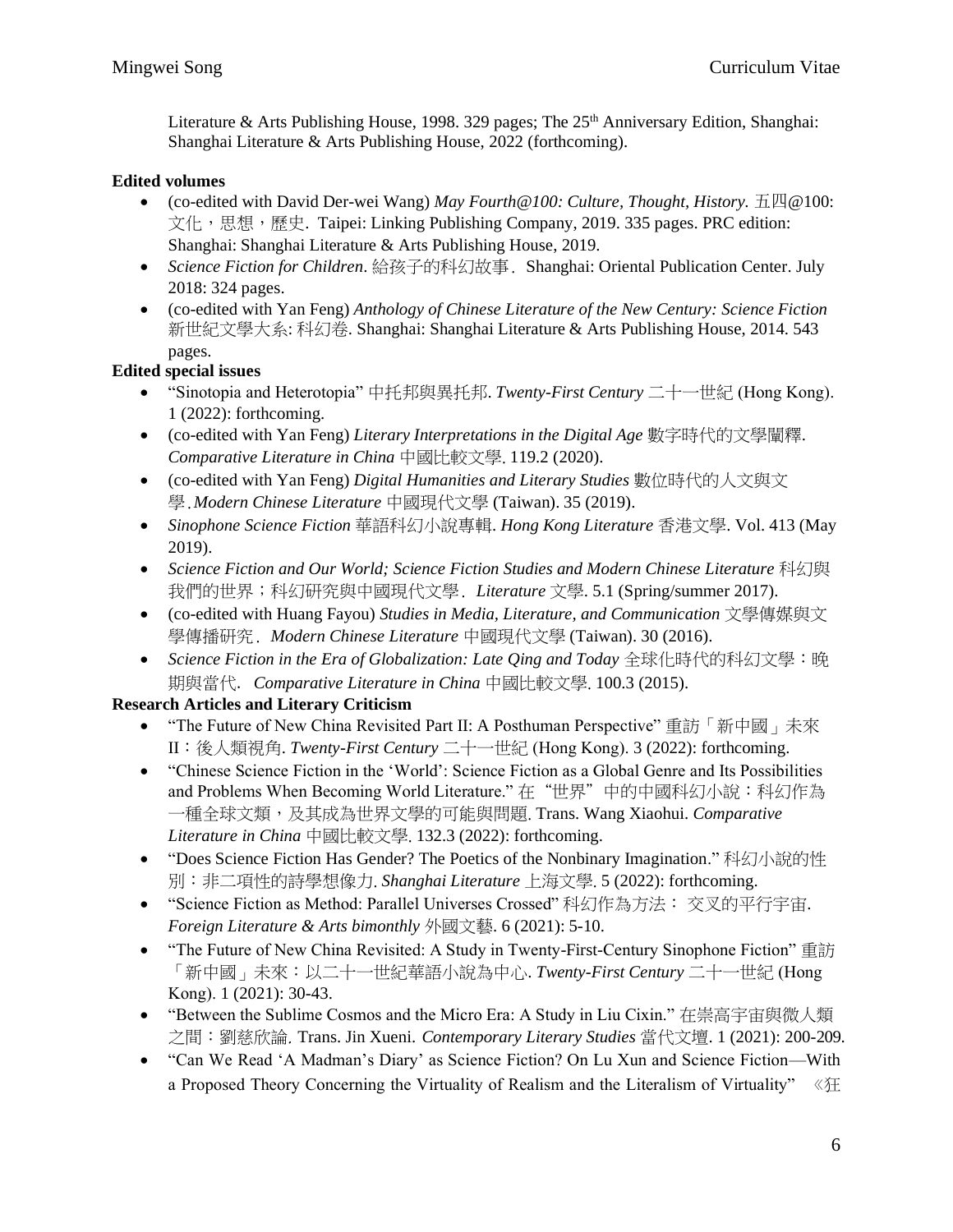人日記》是科幻小說嗎?——論魯迅與科幻的淵源,兼論寫實的虛妄與虛擬的真實. *Comparative Literature in China* 中國比較文學. 119.2 (2020): 18-35. Reprinted in *Hsia, Lee, Liu: Three Directions of the Contemporary Humanities* 夏志清,李歐梵,劉再復:當代人文 的三個方向. Eds. David Der-wei Wang, Ji Jin, and Liu Jianmei. Hong Kong: Joint Publishing (Hong Kong), 2020. 257-278. Indexed and reprinted in *Xinhua wenzhai* 新華文摘 702 (2020): 93-97.

- "An Elegant Structure of Freedom: Ethics and Aesthetics in Zhang Huiwen's Short Fiction." 倫 理自由, 小說藝術, 與均衡的結構: 讀張惠雯作品所想到. Literature 文學. 7.1 (Spring/summer 2019): 1-13.
- "A New Continent for Science Fiction Studies" 科幻研究的新大陸. Trans. Fan Jiaqi. *Theory and Criticism of Literature and Art* 文藝理論與批評. Vol. 197 (May 2019): 82-85.
- "The May Fourth Era, Young China, and the Birth of the Modern *Bildungsroman*." 五四時代, 少年中國,與現代成長小說的誕生. Trans. Lu Zhi. Wenhui Scholars 文匯學人. Vol. 389 (May 10, 2019): 2-3.
- "The Principle of Literalism and the Poetics of Science Fiction." 科幻文學的真實性原則與詩 學特徵. *Chinese Social Sciences Today* 中國社會科學報. Vol. 1673 (April 15, 2019): 4. Reprinted in *A Reader of Chinese Science Fiction Studies: 1980-2020* 中國科幻文學四十年論 文集. Ed. Yangquan Association. Taiyuan: Shanxi renmin chubanshe, 2021. 186-191.
- "Back to the Future: May Fourth and Science Fiction." 回到未來:五四與科幻. *May Fourth@100: Culture, Thought, History.* 五四@100: 文化, 思想, 歷史. Eds. David Wang and Song Mingwei. Taipei: Linking Publishing Company, 2019. 327-335. Reprinted in *Journal of Modern Chinese Studies* 現代中文學刊. 59 (April 2019): 117-9. Reprinted in *The Pure Heart of Literature: Essays in Honor of Professor Liu Zaifu at 80* 文學赤子:劉再復先生八秩壽慶文集. Eds. David Der-wei Wang, Ji Jin, and Liu Jianmei. Hong Kong: Joint Publishing (Hong Kong), 2021. 428-433.
- "The Posthuman Problem and Science Fiction." 後人類問題與科幻小說. *Fleurs des lettres* 字 花 (Hong Kong). Vol. 69 (Sep – Oct 2017): 97-101.
- "Creating a World: Liu Cixin's Science Fiction and Its Global Circulation." 創造一個世界: 劉慈欣的科幻小說及其傳播. *People's Daily* 人民日報. April 18, 2018.
- "The New Wave in Science Fiction and Its Utopian Variations." 科幻新浪潮與烏托邦變奏. Trans. Wang Zhen. *Southern Cultural Forum* 南方文壇. 3 (2017): 33-41.
- "After 1989: Variations on Utopia in the New Wave of Chinese Science Fiction." 1989 年以 後:中國科幻新浪潮的烏托邦變奏. Trans. Wang Zhen. *Modern Chinese Literature* 中國現 代文學 (Taiwan). 30 (2016): 61-78.
- "Representations of the 'Invisible': Problems of the Poetics in the New Wave of Chinese Science Fiction." 再現"不可見"之物:中國科幻新浪潮的詩學問題. Trans. Lu Cheng. *Twenty-First Century* 二十一世紀 (Hong Kong). 10 (2016): 41-56. Reprinted in *Literature* 文 學 5.1 (2017): 127-149.
- "Problems of the Posthuman." 後人類問題. *Academic*s 學問. 3 (2016): 124-27.
- "Between Genres and the Unknown: Science Fiction and Other Forms." 在類型與未知之間: 科幻小說及其他形式. *Shanghai Literature* 上海文學. 12 (2015): 72-75.
- "Future Has Infinite Possibilities." 未來有無限的可能. *People's Literature* 人民文學. 7 (2015): 135-38.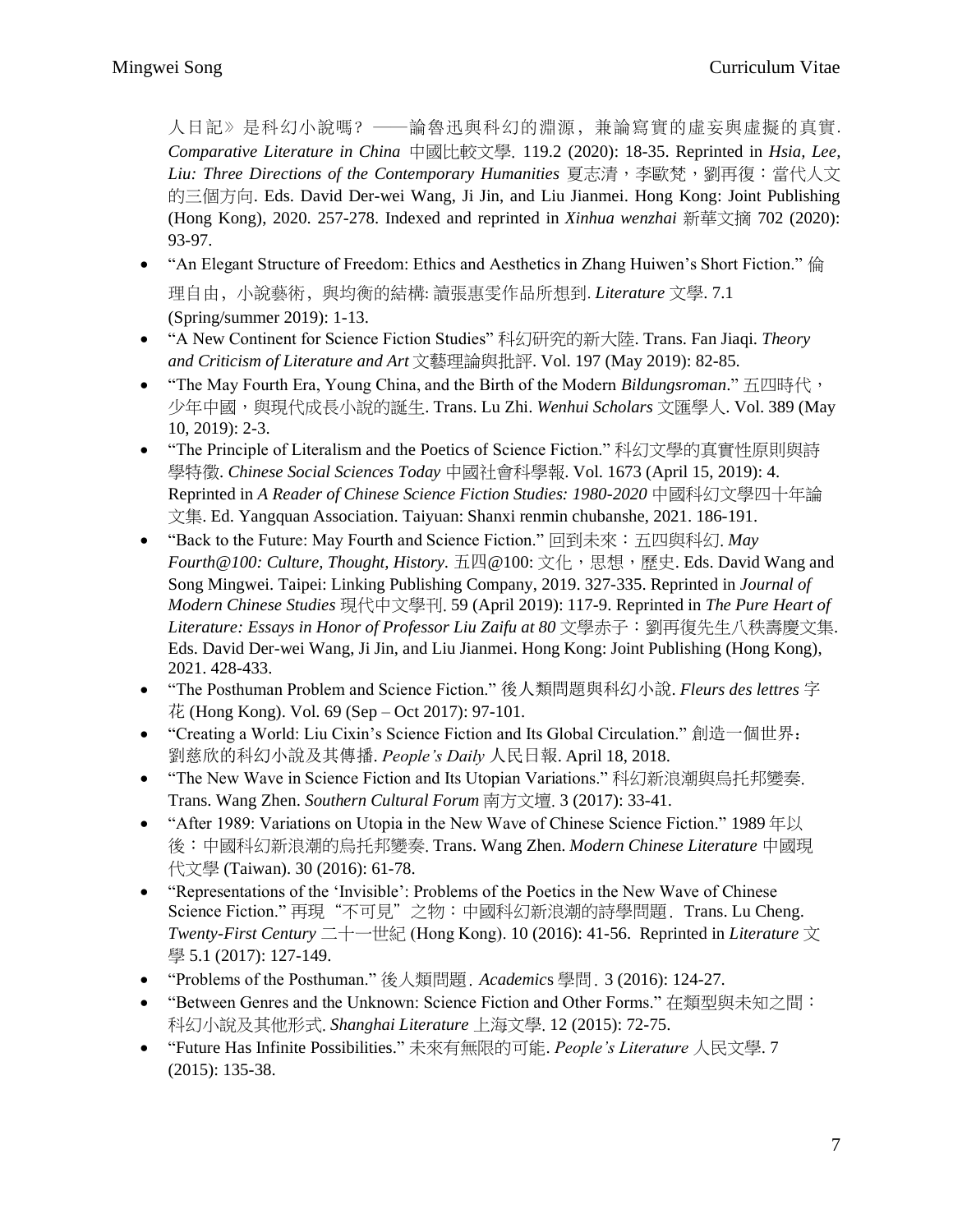- "The Past and the Present of Science Fiction: French Connection."科幻小說的前世今生. *Foreign Literature* 外國文藝. 3 (2015): 5-9.
- "Variations on Utopia in Contemporary Chinese Science Fiction." 中國當代科幻小說的烏托 邦變奏. Trans. Bi Gun. *Comparative Literature in China* 中國比較文學. 100.3 (2015): 101-14. Reprinted in *The Sky Scripts: Research Essays of New Century Popular Novels in China* 厚土 在上:新世紀大眾小說研究論集. Eds. Zhong Yiwen and Chen Dawei. Taoyuan, Taiwan: Yuan Ze University Asian Pacific Humanities Publications, 2017. 161-186.
- "The Flowering of Life: The Figure of Youth in Ba Jin's Anarchist Novels." 生命的開花: 巴 金無政府主義小說中的青春. Trans. Fan Jiaqi. *Literature* 文學. 2.1 (Spring/summer 2014): 121-156.
- "Narratives of Discipline and Ecstasy: Wang Meng's *Long Live Youth*." 規訓與狂歡的敘事. Trans. Kang Ling. *Soochow Academic* 東吳學術. 2011.3 (May): 135-143.
- "The Socialist *Bildungsroman*: A Case Study of Yang Mo's *The Song of Youth.*" 社會主義成 長小說.Trans. Kang Ling. *Soochow Academic* 東吳學術. 2011.2 (March): 125-136.
- "The New Wave in Chinese Science Fiction." 中國科幻的新浪潮. *Literature* 文學.1.1 (Spring/summer 2013): 3-16.
- "State and Individuality in Chen Kaige's *The Big Parade*." 大閱兵中的國家與個人.*Shanghai Culture* 上海文化. 2012.3 (May): 46-60.
- "Revolutionary Discourse and Everyday World: Chen Jianhua's *Cong geming dao gonghe*." 革命 話語與日常世界: 讀陳建華的〈從革命到共和〉. *Twentieth First Century* 二十一世紀(Hong Kong). 2011.6: 131-138. Reprinted in *Book Town* 書城. Vol. 69 (February 2012): 5-15.
- "Seeing the Nothingness in All Eyes: Han Song's Science Fiction Novel *Subway*." 於一切眼中 看見無所有:讀韓松科幻小說〈地鐵〉. *Dushu* 讀書 9 (2011): 153-158. Reprinted in *From Mara to Nobel: Literature, Classics, and Modern Consciousness* 從摩羅到諾貝爾: 文學, 經典, 現代意識. Eds. Ko Chia-chien and Cheng Yu-yu. Taipei: Rye Field Publications, 2014.
- "*Tanxingzhe* and *mianbizhe*: Liu Cixin's Science Fiction." 彈星者與面壁者: 劉慈欣的科幻世 界. *Shanghai Culture* 上海文化. 2011.3 (May): 17-30. Reprinted in Liu Cixin. *Santi* II. Taipei: The Owl Press. 2011. 491-511. Reprinted in *X Ways of Reading Santi* 《三體》的 X 種讀法. Eds. Li Guangyi and Chen Xin. Beijing: Sanlian shudian, 2017. 17-45.
- "Old Youth in Young China: Youth Discourse in Late Qing Literary Imagination." 少年中國之 老少年: 清末文學中的青春想像. *China Scholarship* 中國學術 . 8.1 (Summer 2010): 207-231.
- "Reflections on Eileen Chang." 浮世悲歡,此中有人:重讀張愛玲. *History and Scholarship of Modern Chinese Fiction: Essays in Honor of Professor C.T. Hsia* 中國現代文學的史與學: 向夏 志清先生致敬. Ed. David Der-wei Wang. Taipei: Linking Publishing Company, 2010. 383-397.
- "*Uncle's Story* and the Art of Fiction." 〈叔叔的故事〉與小說的藝術 *Critical Companion to Wang Anyi* 王安憶研究資料. Eds. Zhang Xinying and Jin Li. Tianjin: Tianjin People's Publishing House, 2009. 521-543.
- "How the Steel Was Tempered: the Self-fashioning of the Sixth Generation Filmmakers." 鋼鐵 是這樣煉成的?——第六代導演的自我塑造,以〈長大成人〉為例. *Shanghai Culture* 上海 文化. 2007.3 (May): 39-48.
- "Youth Imagery in Modern China." 現代中國的青春想像. *Studies of Modern China* 現代中國. Ed. Chen Pingyuan. Beijing: Beijing University Press. Vol. 8 (January 2007): 145-162.
- "Postcolonial Theory: Who Is the Other?" 後殖民理論:誰是他者?*The Journal of Comparative Literature in China* 中國比較文學. 2002.4 (winter): 67-84.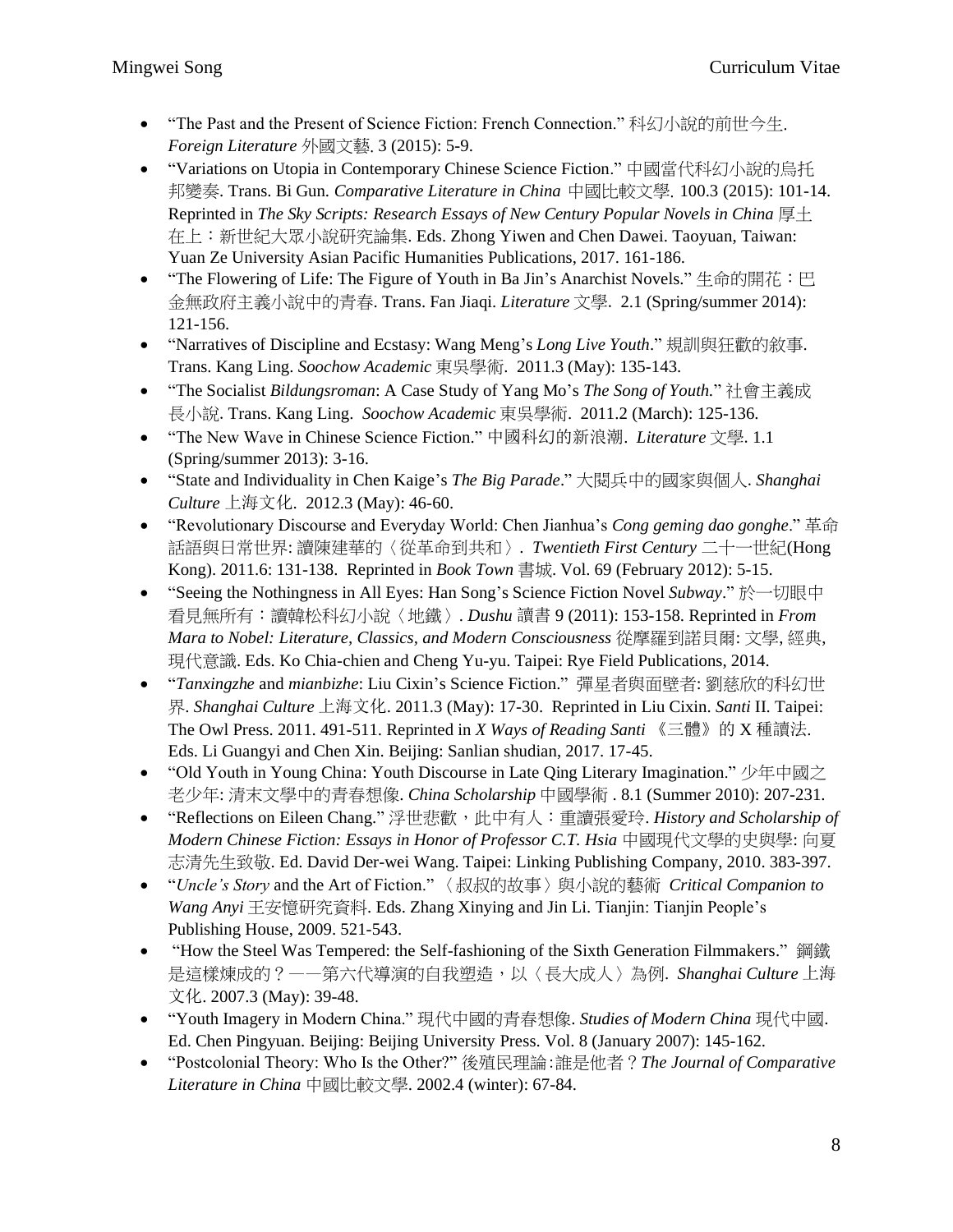- (with Chen Sihe) "Reconstruction of the May Fourth Literary Tradition: 1978-82." 五四精神的 重新凝聚. *Literary Criticism* 文藝爭鳴. 2000.3 (March): 39-45.
- "The Destiny of the Text: On Li Feng's Fiction." 文本的宿命:论李冯的小说. *The Journal of Literature* 文学报. March 28, 2000.
- "Ending Anxieties and Growing Up: Notes on Writers Born in the 1970s." 終止焦慮與長大成人: 關於七十年代出生作家的筆記. *Shanghai Literature* 上海文學. 1999.9: 74-79. Reprinted in (1) *Anthology of the Literary Criticism of the 1990s* 90 年代批評文選. Eds. Chen Sihe and Yang Yang. Shanghai: Chinese Encyclopedia Press, 2001. 306-319; (2) *60 Years of Chinese Literature* 中國當代文學六十年.Eds. Chen Sihe and Jin Li. Shanghai: Shanghai University Press, 2009. Vol. 4: 258-266.
- "Individualistic Position and Literary Writing." 個人立場與文學創作. *Shandong Literature* 山 東文學. 1999.4: 53-58.
- "Understanding Zhu Wen." 理解朱文. *Shanghai Literature* 上海文學. 1997.9: 66-71.
- "The *Minjian* Tendencies in Chinese Rural Fiction." 中国农村小说的民间倾向. *Literary World* 文学世界. 1995:5 (October).

# **Introductions and Prefaces**

- "Fin-de-siècle Wonders: Early Science Fiction Novels by H.G. Wells." 世紀末的奇觀:——威 爾斯早期科幻經典導論. *Book Town* 書城. Vol. 183 (August 2021): 76-84. Reprinted as the Introduction to *Four Early Classics of H. G. Wells*. Shanghai: China Citic Press, 2021.
- "Writing above the Abyss: A Preface to Zhang Huiwen's *Flying Birds and Pond Fish*." 臨淵寫 作:张惠雯《飛鳥和池魚》前言. *Shanghai Culture* 上海文化. 2 (2021): 23-26. Reprinted as the Introduction to Zhang Huiwen 张惠雯, *Flying Birds and Pond Fish* 飛鳥和池魚. Beijing: Beijing October Literature & Arts Press, 2021. 1-11.
- "After the Silent Spring: An Introduction to the New Edition of *The Silent Spring*." 寂靜的⋯⋯還 是人類:《寂靜的春天》新版導言. *Wenhui Daily* 文匯報. 2021.1.21: 10. Reprinted as the Introduction to a new edition of *The Silent Spring*, Shanghai: Shanghai Translation Press, 2021.
- "To See a World in the Mirror: A Preface to Zhao Haihong's *The World of Soul-Wave*." 在鏡像 中看世界. *The World of Soul-Wave* 靈波世界. Hangzhou: Zhejiang Young Adult Book Press, 2020: 1-5.
- "Does Science Fiction Dream of a Chinese New Wave?" 中国科幻小说是否会梦见"新浪 潮?"Trans. Jin Xueni. *Book Town* 書城. Vol. 155 (April 2019): 71-78. (An Introduction to *The Reincarnated Giant: An Anthology of Twenty-First-Century Chinese Science Fiction*)
- "The Beginning of the Journey: A Prelude to *National Rejuvenation and the Bildungsroman, 1900-1959*." 旅途的開始——《少年中國:國族青春與成長小說,1900-1959》序幕. Trans. Fan Jiaqi. *Book Town* 書城. Vol. 143 (April 2018): 70-76. (An Introduction to *National Rejuvenation and the Bildungsroman, 1900-1959*)
- "The Moment of Uncertainty Always Fascinates Us." 那個測不準的時刻永遠讓我們著迷. *Wenhui Daily* 文匯報. 2018.3.18: A 11. Translated into Italian as the Preface to "Sinosfera Prefazione– antologia di racconti di fantascienza cinese in doppia lingua." Reprinted in *That Master Keyword* 那「通關密語」. Eds. *Wenhui Daily* Literary Supplement Editorial Office. Shanghai: Wenhui Press. 249-54.
- "Martian Dystopia: *Cat Country* and the Life Story of Lao She." 火星上的惡托邦:《貓城記》 與老舍的故事. *Book Town* 書城. Vol. 137 (October 2017): 44-50. Reprinted as "Introduction: Lao She and *Cat Country*." 導讀:老舍與《貓城記》. *Lao She's Cat Country* 老舍《貓城 記》. Hong Kong: Joint Publishing (H.K.) Co. Ltd, 2017. ii-vii.

**Essays and Reviews (selected titles)**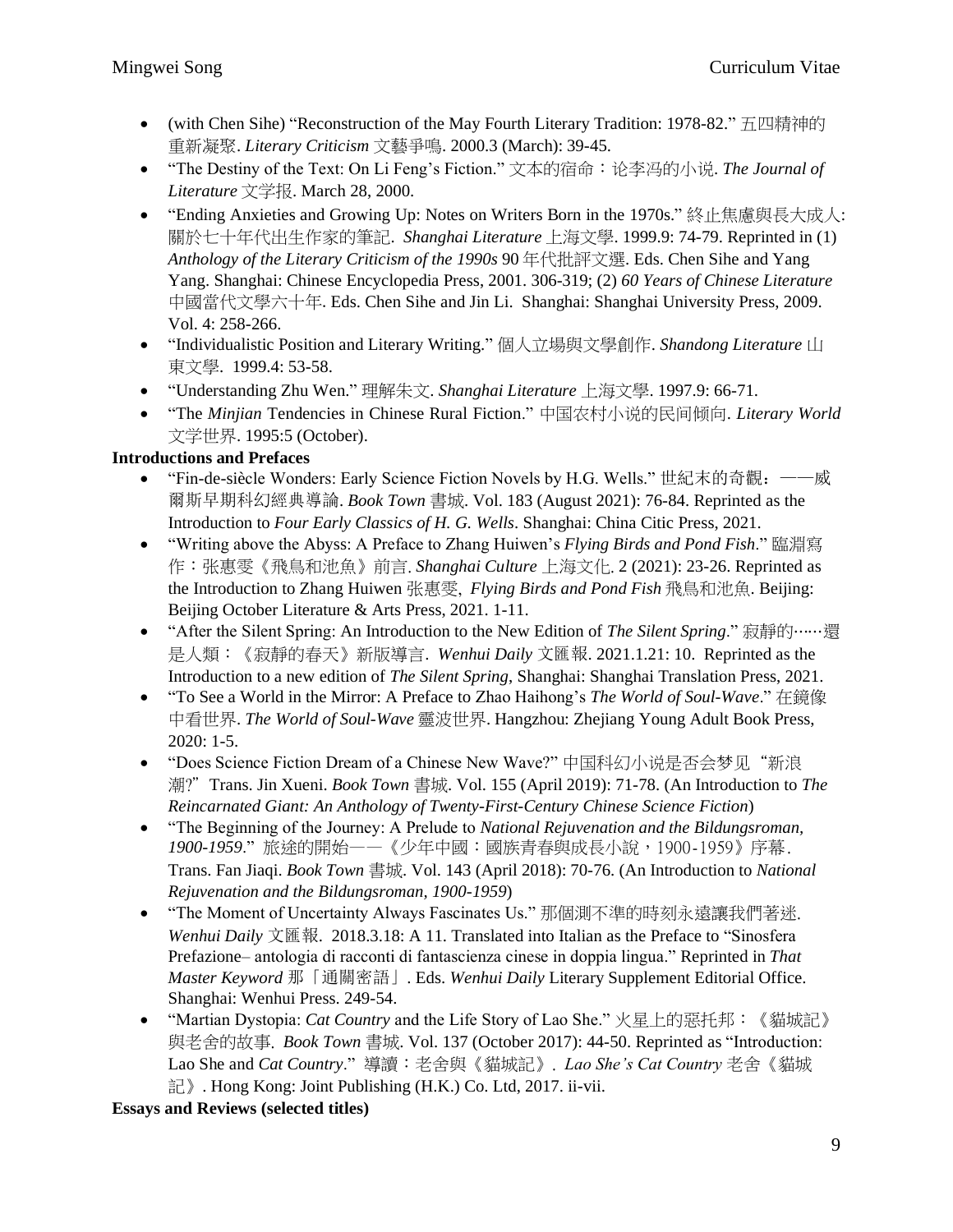- "Science Fiction Studies and Rewriting Literary History" 科幻研究與重寫文學史. *Wenhui Daily* 文匯報. 2022.1.10: 7.
- "In Search of the Heart of Time in the Memory Palace: A Conversation with Zhang Huiwen on Reading and Writing." 在記憶宮殿中找到時間之心:與張惠雯談閱讀和寫作. *Shanghai Literature* 上海文學. 2022.2 (February): Forthcoming.
- "A Biography of Jia Zhifang." 賈植芳簡傳. *The Way of Teacher: Jia Zhifang and His Students* 師道:賈植芳和他的學生們. Ed. Chen Xiaolan. Taiyuan: Beiyue wenyi chubanshe, 2021: 1-6.
- "*Shanzhai* at the End of Reality: Han Song's 'Shanzhai'." 現實的盡頭是山寨:讀韓松的《山 寨》. *Chinese Writers* 中國作家. 2020.6.30 (online).
- "I Also Tried to Be Your Boswell: A Biography of Philip K. Dick" 我也試過要做你的鮑斯韋爾. *Wenhui Daily* 文匯報. 2020.8.18.
- "Comments on Fu Guanming's Translations of Shakespeare" 傅譯莎士比亞研究 主持人語. *Journal of Suzhou College of Education* 蘇州教育學院學報. Vol. 36. No. 3 (May 2019): 1-2.
- "Virtual Nostalgia: Notes on the Special Issue of Sinophone Science Fiction." 虛擬的鄉愁: "華語科幻小說專輯"小記. *Hong Kong Literature* 香港文學. Vol. 413 (May 2019): 89-90.
- "Never Compromise with the Evil, Write the Word 'Human' Well: In Memory of Professor Jia Zhifang." 不與壞人妥協 畢生寫好人字—回憶賈植芳先生 (uncensored version). *Ming Pao Monthly* 明報月刊 (Hong Kong). 2019.4: 102-104.
- "The Science Fiction Universe of Liu Cixin." 劉慈欣的科幻世界. *Xinmin Weekly* 新民週刊. 2019.7 (February 25): 28-33.
- "From Science Fiction to Cinema: Time Begins Again." 從小說到電影:時間又一次開始了. *Xinmin Weekly* 新民週刊. 2019.7 (February 25): 16-18.
- "From Science Fiction to Big Screen: The Genesis of Liu Cixin's *The Wandering Earth*." 從科 幻小說到大電影:劉慈欣的創世紀. *Jinan Times* 濟南時報. 2019.2.15: B09.
- "From Science Fiction to Literature." 從科幻到文學. *Wenhui Daily* 文匯報. 2018.11.29: A9. Reprinted in *Writers Bulletin* 作家通訊. 250 (January 2019): 72-75.
- "The Utmost Joy: On Emperors II." 極樂之樂. *Young Writers* 青年作家. 2018.8: 158-60.
- "On Emperors." 談皇帝之類 (uncensored version). *United Daily News* 聯合報. Taipei. 2018.5.30: D3. Reprinted (shorter version) in *Young Writers* 青年作家. 2018.8: 157-58
- "In Memory of Professor Jia Zhifang." 回憶賈植芳先生 (shorter version). *Xinmin Weekly* 新民 週刊. 2018.20 (May 27): 91. Reprinted in *Young Writers* 青年作家. 2018.8: 155-57. Reprinted in.*The Way of Teacher: Jia Zhifang and His Students* 師道:賈植芳和他的學生們. Ed. Chen Xiaolan. Taiyuan: Beiyue wenyi chubanshe, 2021: 76-79.
- "To Young Science Fiction Readers." 致年輕的科幻讀者們*. Science Fiction World*. 2018.5: 84-85.
- "Back to the Future, Back to the Childhood." 回到未來,回到童年. *Wenhui Daily* 文匯報. 2018.3.18: A 11. Reprinted in *Duzhe* 讀者. 2018.13 (July): 46-47.
- "From Helsinki to Shanghai: Atlas and Future of Science Fiction." 從赫爾辛基到上海:科幻 的地圖與未來. *Xinmin Weekly* 新民週刊. 2017.34 (August 24): 42-45.
- "The Eagle in Cambridge." 劍橋的鷹. *Wenhui Daily* 文匯報. 2017.8.12: 8.
- "Youth Discourse and the *Bildungsroman*: A Response to Two Book Reviews of *Young China*."青春話語與成長小說:回應兩篇書評. *Literature* 文學. 4.2 (Fall/winter 2016): 327- 330.
- "The Best Times of Our Life: A New Novel by Paul Auster." 最美好的歲月.*Xinmin Weekly* 新民週刊. July 31, 2013.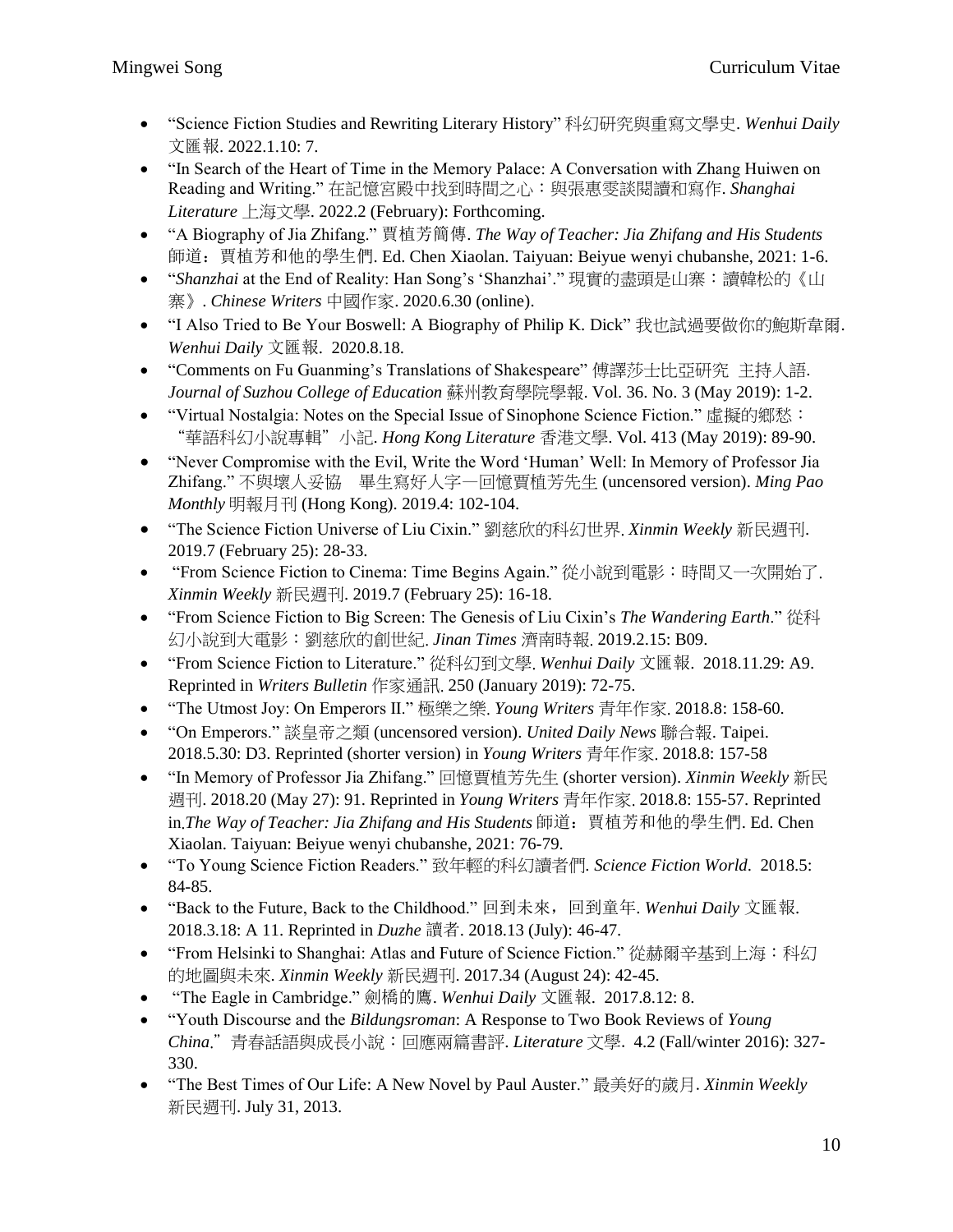- "The Dante Club." 但丁俱樂部. *Xinmin Weekly* 新民週刊. 2013.23 (June 14): 82.
- "Harvard Book Store." 哈佛書店. *Xinmin Weekly* 新民週刊. March 27, 2013
- "The Tiger in Ang Lee." 李安心中的老虎.*Xinmin Weekly* 新民週刊. 2012.50 (December 31): 85.
- "Mo Yan's Thirty Years of Literary Marathon." 莫言三十年的文學長跑. *Xinmin Weekly* 新 民週刊. 2012.43 (November 12): 86. Reprinted in *Chinese Book Review* 中國圖書評論. 2012.11 (November).
- "On Liberal Arts Education in America: A Letter to Professor Chen Sihe." 致陳思和老師—— 談美國大學教育. *Studying Overseas* 留學時代. Eds. Zhang Yaozong and Zhang Chuntian. Beijing: Sanlian shudian, 2012. 290-302.
- "How Thoreau Invented Civil Disobedience" 梭羅是怎樣成為釘子戶的. *Xinmin Weekly* 新民 週刊. August 6, 2012.
- "Last Winter, A Rose in Plymouth." 普利茅斯的冬日花朵. *Xinmin Weekly* 新民週刊. July 2, 2012.
- "A Bookshop Around the Corner." 街角書屋. *Xinmin Weekly* 新民週刊. May 28, 2012.
- "A Music Lover in Boston." 愛樂者在波士頓. *Xinmin Weekly* 新民週刊. April 30, 2012.
- "Witches and Tourists in a Pig's Eyes," 女巫,遊客,豬眼看人. *Xinmin Weekly* 新民週刊. March 26, 2012.
- "Going to Isabella's" 去伊莎貝爾家. *Xinmin Weekly* 新民週刊. February 13, 2012.
- "A Reader in America." 讀書人在美國. *Xinmin Weekly* 新民週刊. December 21, 2011.
- "An Interview with Professor Ellen Widmer." 平淡中的堅實與從容——專訪魏愛蓮(Ellen B. Widmer)教授. *Revolution, Enlightenment, Lyricism* 革命·啟蒙·抒情——中國近現代文學 與文化研究學思錄. Eds. Zheng Wenhui and Yan Jiafu. Taipei: Yongchen Publishing House. 2011, 111-120.
- "Utopian Experiments." 烏托邦實驗場. *Xinmin Weekly* 新民週刊. March 14, 2011.
- "After the Singer Arrives: Liu Cixin's *Three-Body* Trilogy." 歌者來臨之後. *Shanghai Book Review* 上海書評. March 6, 2011.
- "The Story of a Kingdom without Stories." 無故事王國的故事. *Xinmin Weekly* 新民週刊. December 27, 2010.
- "Ideas Grow in Experience." 思想在經驗中生長. *Dushu* 讀書. 2010.11: 65-70.
- "Atlas of the World Science Fiction." 科幻的世界地圖. *Xinmin Weekly* 新民週刊. Novem er 22, 2010.
- "Professor C.T. Hsia at 90." 夏志清先生九十華誕記. *The Press: Shanghai Review of Books* 東 方早報·上海書評. November 21, 2010. Reprinted in "Professor C.T. Hsia at 90." 夏志清先生 九十華誕記. *Ming Pao Monthly* 明報月刊. December 2010: 33-34.
- "The Best Science Fiction." 最好的科幻. *Xinmin Weekly* 新民週刊. September 13, 2010.
- "*Che*: A Revolutionary." CHE 的革命. *Xinmin Weekly* 新民週刊. August 31, 2009.
- "Raven Books." 烏鴉書店. *Xinmin Weekly* 新民週刊. November 28, 2007.
- "Professor C.T. Hsia's Humor and Compassion." 夏志清先生的幽默與悲憫. *Wenhui Daily* 文 汇报. October 13, 2007. Reprinted in *Ming Pao Monthly* 明報月刊. 2010. 12: 35.
- "Who Are the Children of Gods?" 誰是神的孩子?*Xinmin Weekly* 新民週刊. June 1, 2007.
- "The Myth of Kung Fu." 功夫神話. *Xinmin Weekly* 新民週刊. March 16, 2007: 33-34.
- "Kundera's Criticism of Lyricism." 昆德拉的抒情批判. *Xinmin Weekly* 新民週刊. March 9, 2007.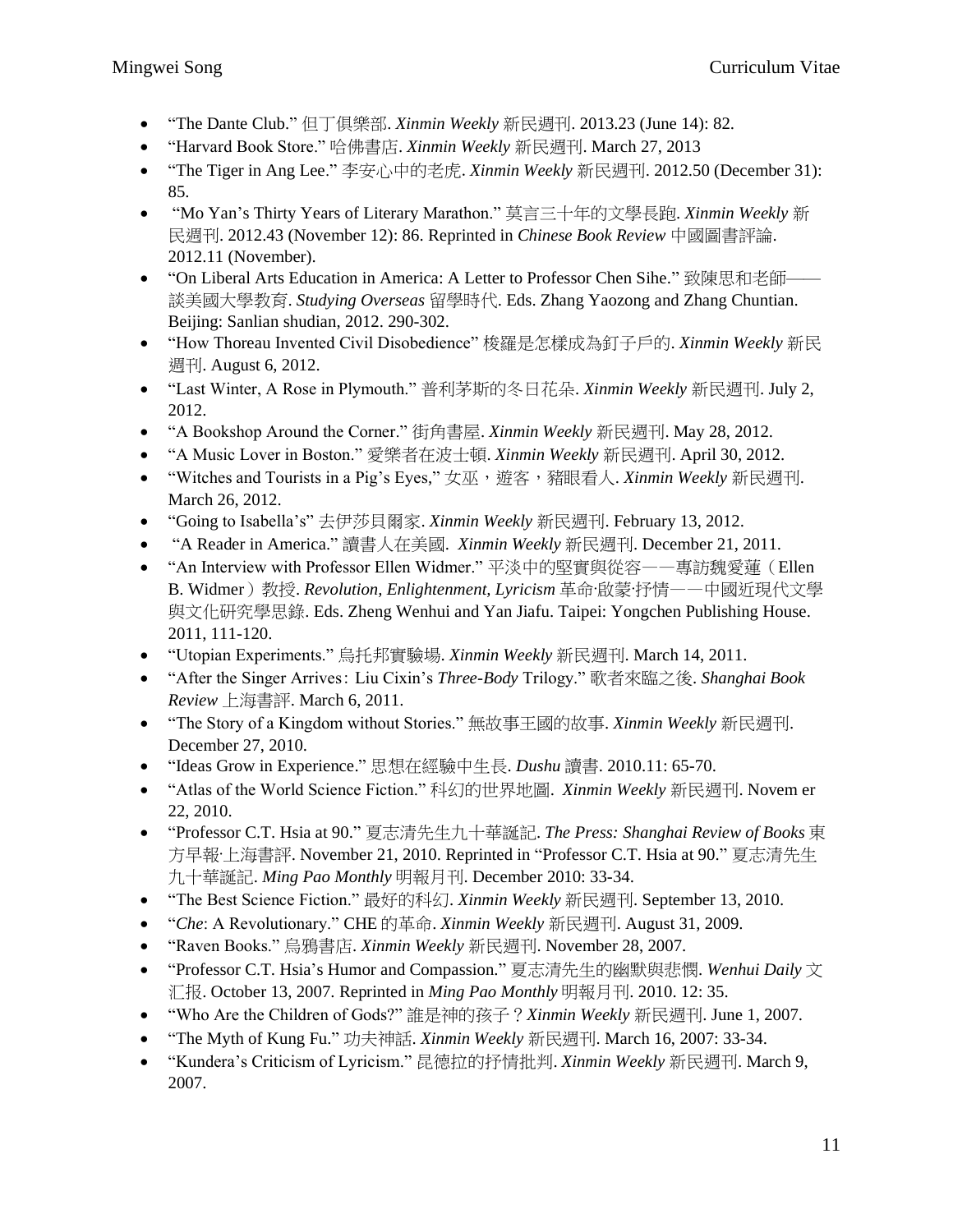- "He Lies Down in Darkness." 他在黑暗中躺下. *Xinmin Weekly* 新民週刊. December 15, 2006. Reprinted in *United Daily News* 聯合報. Taipei. January 5, 2007.
- "The Smuggler Martin Scorsese." 我是"走私犯"导演的 fans. *Xinmin Weekly* 新民週刊. November 17, 2006.
- "Gunter Grass's Confession." 钧特·葛拉斯的忏悔.*United Daily News* 聯合報. Taipei. October 21, 2006.
- "Peeling Onions." "剥洋葱"式的忏悔. *Xinmin Weekly* 新民週刊. October 20, 2006.
- "Mozart at 250." 中庸造就莫扎特. *Xinmin Weekly* 新民週刊. August 25, 2006.
- "Carlos' Dancing Girl." 卡洛斯的舞娘. *United Daily News* 聯合報. Taipei. July 6, 2006.
- "Morningside Heights. 晨边高地. *Xinmin Weekly* 新民週刊. June 9, 2006.
- "Baudelaire on 42 St." 四十二街上的波特莱尔. *United Daily News* 聯合報. Taipei. April 26, 2006.
- "Subway Artists." 地铁艺术家. *Xinmin Weekly* 新民週刊. April 14, 2006.
- "A Shout in the Street." 纽约:街上的相遇. *Xinmin Weekly* 新民週刊. March 10, 2006.
- "*Pride and Prejudice*." 青春版傲慢与偏见. *Xinmin Weekly* 新民週刊. December 30, 2005.
- "Regaining the Humanity Through Fearless Self-criticism: An Interview with C.T. Hsia." 通过无 畏的自我批评重获人性:夏志清先生访问记. *Wenhui Daily* 文汇报. December 5, 2005.
- "The Hsia Brothers and Humanism." 夏氏兄弟與人文主義. *Xinmin Weekly* 新民週刊. 2005.45 (November 11): 70-71. Reprinted in *United Daily News* 聯合報. Taipei. November 23, 2005.
- "Gates" in Central Park." 中央公园的"门". *Xinmin Weekly* 新民週刊. September 2, 2005.
- "Delmore's Gift." 德爾莫的禮物. *Panorama Monthly* 萬象. 2005.9 (September): 78-106.
- "Labyrinth Books." 迷宫书店. *Xinmin Weekly* 新民週刊. July 8, 2005.
- "Out of Babel." 走出巴別塔. *The Contemporary* 當代. Taipei. 2005.3: 62-73.
- "Manhattan Transfer." 曼哈顿渡口. *Xinmin Weekly* 新民週刊. January 14, 2005.
- "Lionel Trilling: A Reevaluation." 重讀屈林. *The Contemporary* 當代. Taipei. 2004.12: 22-53.
- "*Mystic River*." "伸冤"在我. *Xinmin Weekly* 新民週刊. December 20, 2004.
- "Literary Experience and Cultural Crisis." 文學經驗與文化危機. *Shanghai Literature* 上海文學*.* 2003.10: 103-109.
- "Lionel Trilling at Columbia University." 特裡林在哥倫比亞大學. *Panorama Monthly* 萬象. 2003.9: 1-19. Reprinted in *Contemporary* 當代 (Taiwan). 2004.12: 22-53.
- "Edward Said: An Intellectual Exile." 萨伊德:思想流亡者. *United Daily News* 聯合報. Taipei. September 28, 2003.
- "Out of Babel: David Damrosch's *Meetings of the Mind*." 走出巴別塔. *Shanghai Literature* 上海 文學. 2003.7: 72-77. Reprinted in *Contemporary* 當代 (Taiwan). 2005.2: 62-73.
- "A New York Love Story." 纽约爱情故事. *Xinmin Weekly* 新民週刊. May 3, 2004.
- "*Whale Rider*." 骑鲸少女. *Xinmin Weekly* 新民週刊. March 1, 2004. "Reflections on Exile: In Memory of Edward Said." 流亡的沉思:悼念薩義德教授 *Shanghai Literature* 上海文學. 2003.12: 82-84.
- "Exile and Return." 流亡与还乡. *Wenhui Book Review* 文汇读书周报. July 12, 2003.
- "Notes on Film: New York City." 纽约电影笔记. *Panorama Monthly* 萬象. 2003: 6 (June): 14- 22.
- (with Liu Zhirong and Sun Jing) "How Do We Face Cities: Illuminations from Eileen Chang." 張 愛玲的啟示:我們如何面對都市?. *Shanghai Literature* 上海文學. 2003.2 (February).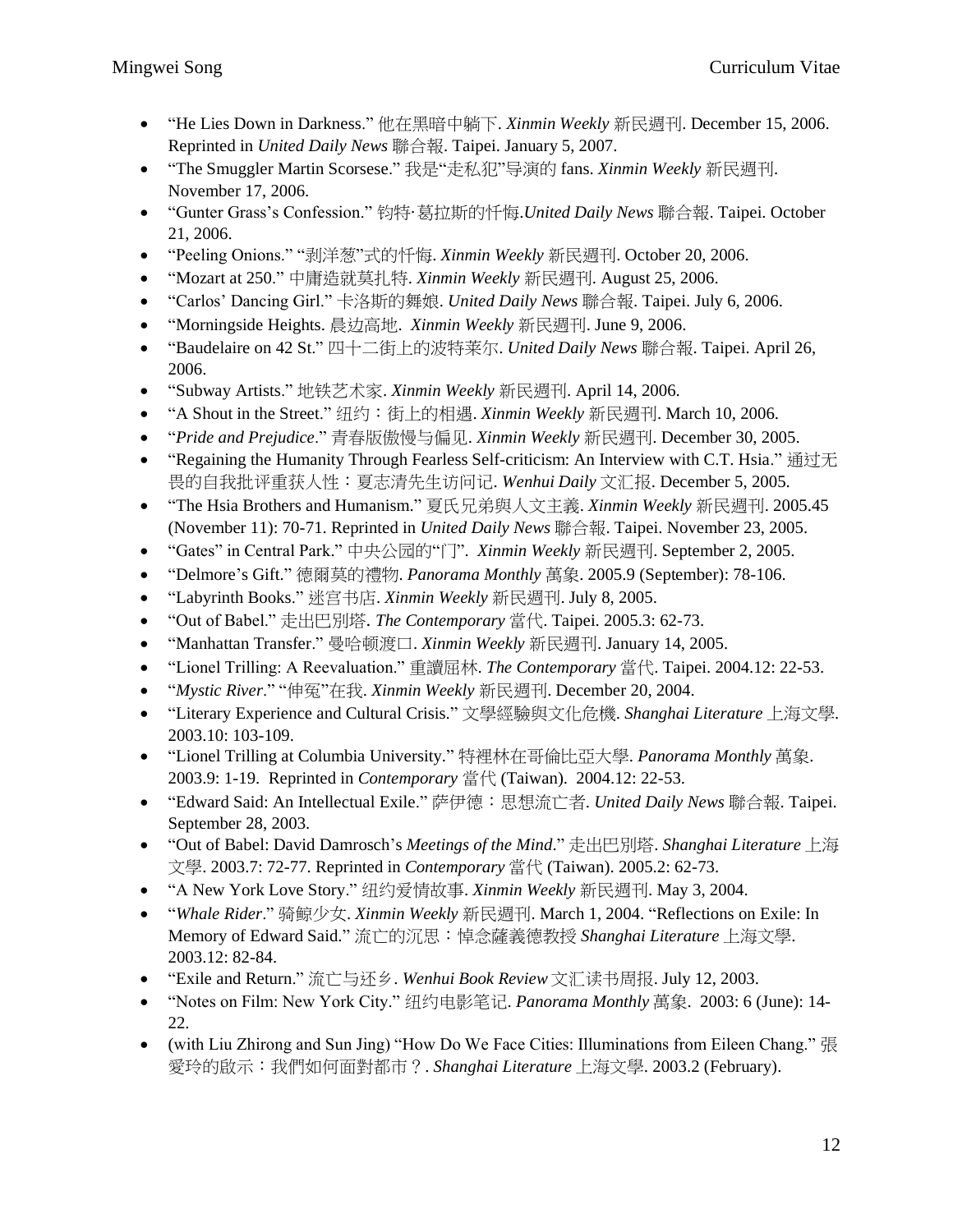• "9/11, New York City, Diaries." 9/11 紐約日記. *Frontiers* 天涯. 2001.6: 56-60; Reprinted in *Best Chinese Essays of 2001* 2001 年最佳中文散文選. Ed. Zhang Xinying. Shenyang: Chunfeng wenyi chubanshe, 2002.

Reviews and critical essays published before 2000 are not included in this list. A full list will be available upon request.

## **CREATIVE WRITING**

### **Books**

• *White Horse and Black Camel* 白馬與黑駱駝 (Collection of poems; co-authored with Lo Yichun 駱以軍). Taipei: Ryefield, 2022: forthcoming.

### **Short Stories**

- "First Snow" 初雪. *Shanghai Literature* 上海文學. 2022.2 (February): 15-25.
- "Qi: Seven Chapters of a Japan Fantasy." 棄(日本幻想曲七章). *Lotus Bi-monthly* 芙蓉. 2012.1 (January): 87-97.

### **Poems**

- **"In Dream Someone Knocks a Door Far Away"** 夢裏遠方有人在敲門 **(Nine Poems):** "Nabokov's Dream 納博科夫的夢," "Cosmicomics 宇宙諧趣," "Nineteenth-Century Romantic Verse 十九世紀浪漫曲," "April 四月," "Passage du Commerce-Saint-André 安德烈商業巷," "Landscape with a Tree 有樹的風景," "Quiet 靜," "The One 孤獨者," "Wild Elephants Depart 野象出行." *Shanghai Literature* 上海文學. 2022.9: forthcoming.
- **"Five Poems of Song Mingwei** 宋明煒五首**: Pietà, Four Elegies and One Short Ballad** 四首 哀歌和一只短曲**":** "February 二月," "Apocalypse 末世," "Memory 記憶," "Story 故事," and "China 中國." *Today* 今天 (Oslo and Hong Kong). 2020.1 (Spring/summer): 59-70.
- **"Monterey Morning and Four Other Poems** 蒙特里清晨(外四首)**":** "Monterey Morning 蒙特里清晨," "Snow in a Winter Evening 暮色里的雪," "Landscape with a Tree 有樹的風景," "Dialogue 對話," "Green Bird 青鳥." *Green Wind* 綠風. 2019.4 (June): 53-55.
- **"Dream Song** (Twenty-Seventh) 夢歌(第二十七首)". *Yangtze Poetry Bi-monthly* 揚子江詩 刊. 2019.6 (November): 102.
- **Six Verses:** "To Stockholm 去斯德哥爾摩," "Dream Song (Nineteenth) 夢歌(第十九首)," "Apocalypse 末世," "Utopia 烏托邦," "I Remember 記憶," "China 中國." *Lotus Bi-monthly* 芙 蓉. Vol. 236 (May 2019): 221-224.
- **Two Poems:** "White Horse 白馬," "Snow in a Winter Evening 暮色里的雪." *People's Literature* 人民文學. 2018:12 (December): 176.
- **Two Poems:** "White Horse 白馬," "Untitled (I Heard Someone Talk about Future) 無題(聽見 有人說未來)." *Fleurs des lettres* 字花 (Hong Kong). Vol. 76 (November-December 2018): 82- 83.
- **Three Poems**: "February 二月," "Butterflies 蝴蝶," "Youth 青春." *Shanghai Literature* 上海文 學. 2018.10 (October): 105.
- **Four Educational Verses** 四首教育詩: "Wuthering Heights," "Les Faux-monnayeurs," "L'Education sentimentale," "La route des Flanders." *Yangtze Poetry Bi-monthly* 揚子江詩刊. 2018.4 (July): 82-83.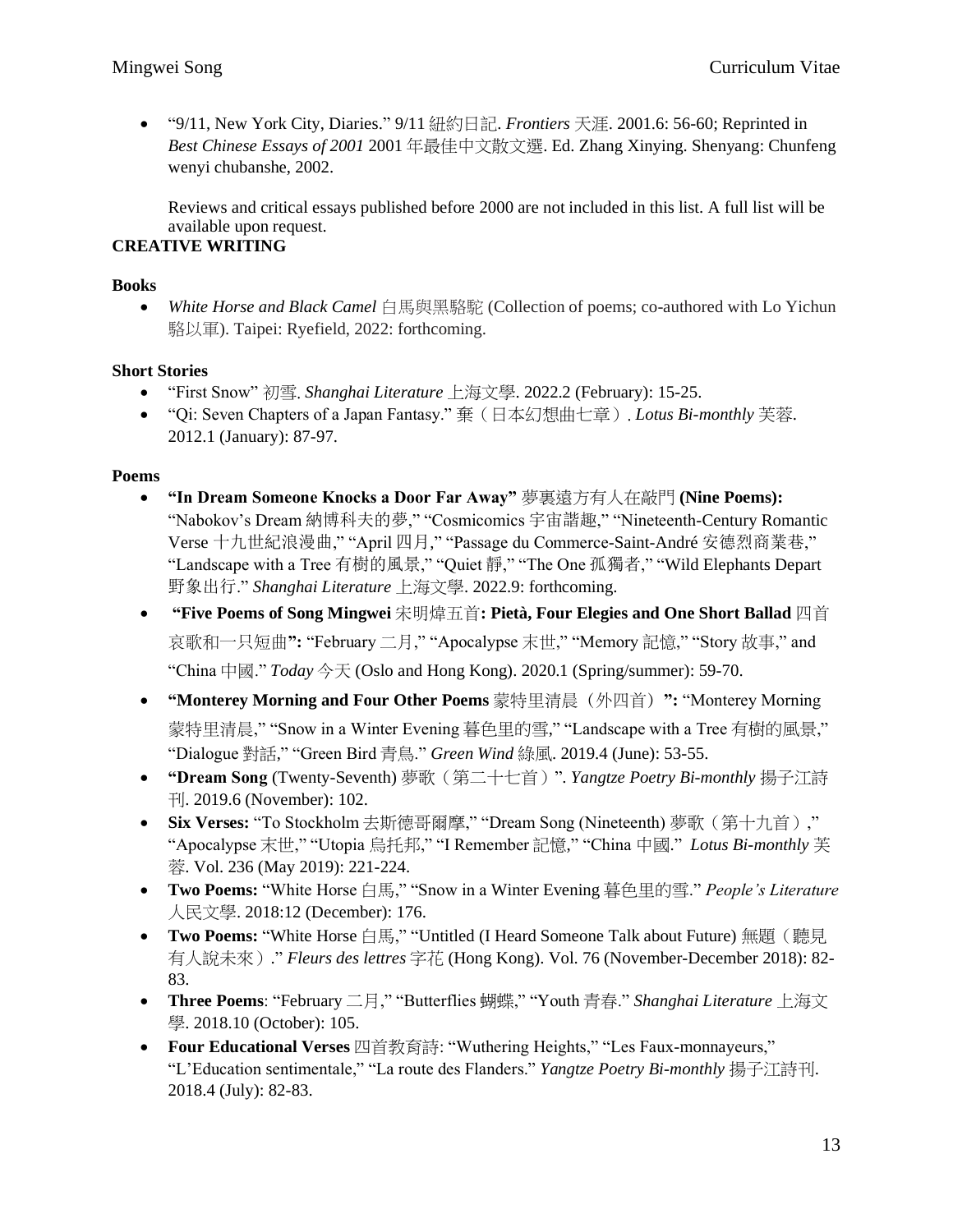• **Seven Chapters of Dialogues** 對話七章: "Dialogue 對話," "Untitled 無題," "Adieu 告別," "The Blue Bird 青鳥," "A Song 歌," "A Song of Love and Darkness—For a Friend in MeToo 愛與黑 暗的歌," "Dream Song 夢歌." *Lotus Bi-monthly* 芙蓉. Vol. 229 (April 2018): 188-190.

Poems and short stories published before 2010 are not included here. A full list will be available upon request.

### **Poems translated into Italian**

• "Utopia," "Il nostro mondo," "Farfalle," "Senza titolo" (ascoltando qualcuno parlare di futuro), "Cina," "Cavallo bianco." Translated by Luca Stirpe. *Caratteri* 2019: 116-124.

### **Art Exhibition**

• Poems and Design "Apocalypse" and "Utopia," part of the installation art "Nine Cities, Nine Futures" at 2019 Shenzhen/Hong Kong Bi-city Biennale of Urbanism/Architecture, Shenzhen and Hong Kong, December 21, 2019-April 19, 2020.

### **Translations (from English to Chinese)**

- (as the organizer and principal translator) *Around the World in 80 Books* by David Damrosch. *Shanghai Review of Books*. May 25-September 16, 2020. Book version: Shanghai Translation Publishing House, 2022.
- (with Tu Hang, et al.) *The Lyrical in Epic Time* by David Der-wei Wang. Taipei: Ryefield Publications, 2017.
- (with Zha Mingjian, et al.) *What Is World Literature?* by David Damrosch. Beijing: Beijing University Press, 2015.
- (with Hu Siao-chen, et al.) *Fictional Realism in 20th Century China* by David Der-wei Wang. Taipei: Ryefield Publications, 2009. Shanghai: Fudan University Press, 2011.

### **ORGANIZED CONFERENCES/WORKSHOPS**

- "Posthuman Fabulations" Sinotheory Seminar Series- A Zoom Workshop B. Part III-Animals, Things, and Writing & Part IV: Love, Extraction, and Futurity. Co-organized with Carlos Rojas. Duke University. October 29, 2021.
- "Walking Till the End of Reality: A Workshop on Documentary and Nonfiction Writing with Liang Hong and Jia Zhangke." A Zoom Workshop. Co-organized with David Der-wei Wang. Fairbank Center, Harvard University and Department of East Asian Languages and Cultures, Wellesley College. October 21, 2021.
- "Posthuman Fabulations" Sinotheory Seminar Series- A Zoom Workshop A. Part I-Flora & Fauna; Part II-Humanism & Posthumanism. Co-organized with Carlos Rojas. Duke University. October 15, 2021.
- "Sci-Fi China: Avatars, Aliens, Anthropos." A Zoom workshop. Co-organized with David Derwei Wang. Fairbank Center for Chinese Studies, Harvard University. April 22, 2021.
- "May Fourth $@100$ : China and the World" conference. Co-organized with David Der-wei Wang. Fairbank Center for Chinese Studies, Harvard University. April 12-13, 2019.
- "Science Fiction and Its Variations in the Sinophone Literary World" conference. Sponsored by The Jockey Club Institute for Advanced Study, Hong Kong University of Science and Technology. May 30-31, 2018.
- "Human/Inhuman/Posthuman Conditions" Seminar and Conference Highlight: Conversations with Science Fiction Writers. Co-organized with Kenny Ng. Sponsored by The Association of Chinese and Comparative Literature, The Chinese University of Hong Kong. June 21-23, 2017.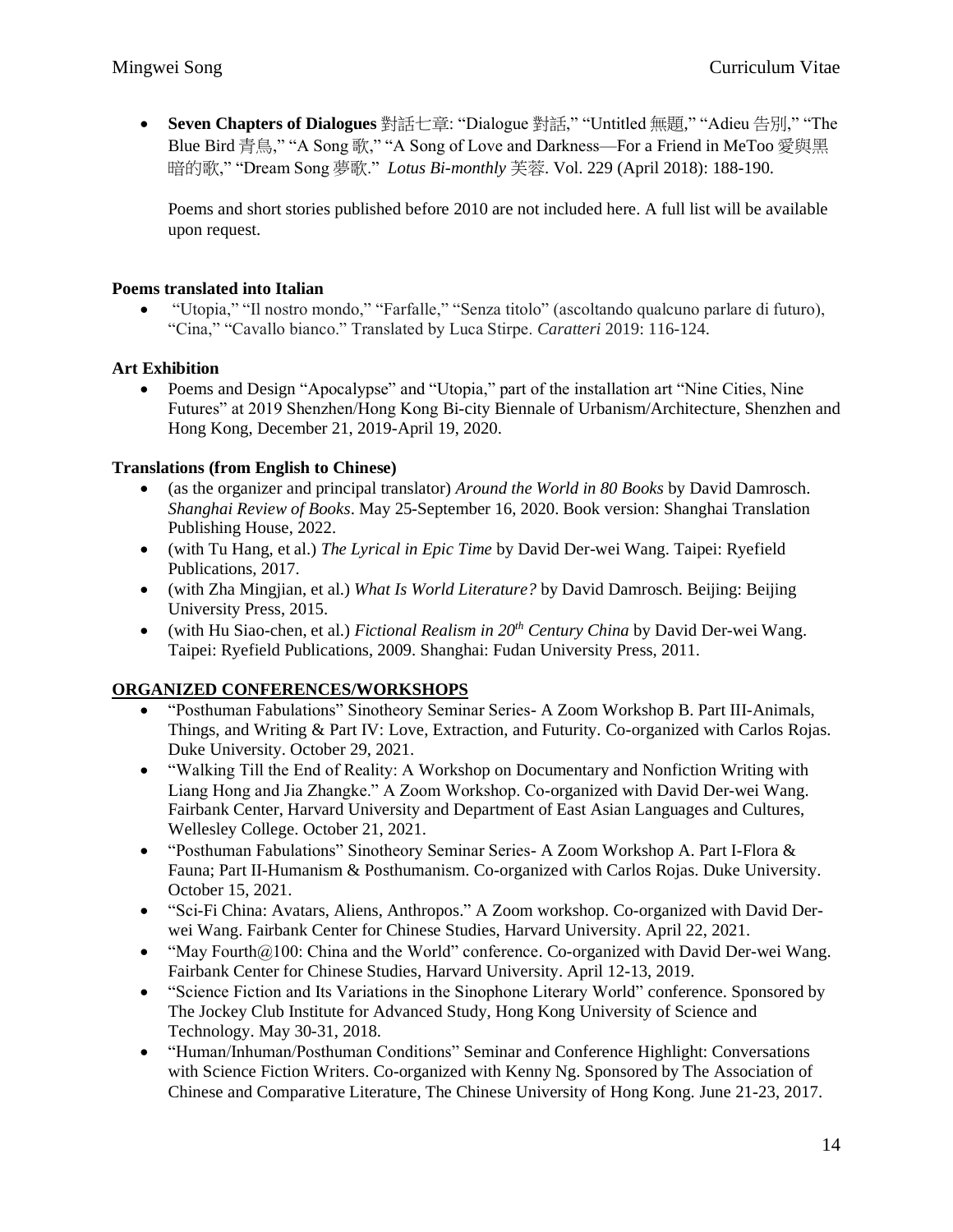- An International Symposium on "Science Fiction." Sponsored by The International Center for Studies of Chinese Civilization, Fudan University. June 17-18, 2016.
- "Global Science Fiction" Conference. Sponsored by the Newhouse Center for the Humanities and the Cinema and Media Studies Program. Wellesley College. March 8-9, 2013.
- "Reconfiguring Forms, Genres, and Social Space in Modern China." Co-organized with Shengqing Wu. The Fairbank Center for East Asian Research, Harvard University. April 29-30, 2006.

## **INVITED LECTURES**

- "A Touch of Sin: Jia Zhangke in Contexts." Invited Zoom Talk. Yonsei University, Seoul, South Korea. January 12, 2022.
- "Chinese Science Fiction: The Neo-Baroque Splendor." Invited Zoom Talk. Tongji University. December 14, 2021.
- "Chinese Science Fiction: The Posthuman Turn." Invited Zoom Talk. Northwestern Normal University. December 9, 2021.
- "She-SF: Gen Z Women and Nonbinary Writers in China." Invited Talk. Chinese Student Association/Slater International Student Society. Collins Cinema. Wellesley College. December 6, 2021.
- "Flying Over the Anthropocene: Science Fiction as a Method." Invited Zoom Talk. Shaanxi Normal University. November 29, 2021.
- "Science Fiction as Method: Toward a New Poetics of Twenty-First Century Literature." Invited Zoom Talk. Shenzhen University. November 24, 2021.
- "The New Wave and the New Method: How to Redefine the Literariness in the Digital Age." Invited Zoom Talk. Shanghai Jiao Tong University. November 18, 2021.
- "The Posthuman Turn in Chinese Science Fiction." Invited Zoom Talk. University of Illinois at Urbana-Champaign. November 15, 2021.
- "New China Revisited: A Posthuman Perspective." Recorded Talk. University of Michigan. Recorded: November 10, 2021.
- "Science Fiction as Method." Keynote Speech for the conference "New Possibilities in the Literary Criticism of Science Fiction." Invite Zoom Talk. Hangzhou Normal University, November 5, 2021.
- "An Introduction to China's Green Literature" & "A Conversation with Han Song." Recorded Talk. "Planet Writes Back" Festival. ACUD Kunsthaus. Berlin, Germany. Recorded: November 2, 2021.
- "Liu Cixin and Science Fictional Imagination." Recorded Talk. Imagination and Futurism lecture series. University of Oslo / Arizona State University. Recorded: October 25, 2021.
- "The Cinema of Wong Kar-Wai." Invited Zoom Talk. University of Illinois at Urbana-Champaign. October 18, 2021.
- "Apocalypse in Chinese Science Fiction." Invited Zoom Talk. Harvard Divinity School. September 16, 2021.
- "The Sublime and the Darkness in Chinese Science Fiction." Invited Zoom Talk. The Heng Seng University of Hong Kong. August 10, 2021.
- "The New Wave of Chinese Science Fiction: An Introduction." Invited Zoom Talk. Columbia University Summer Session. August 3, 2021.
- "The Sublime and the Darkness in Chinese Science Fiction." Invited Zoom Talk. Zhejiang University. July 31, 2021.
- "Posthuman Studies V: The Posthuman in Science Fiction and Other Forms." Invited Zoom Talk. Shandong University Summer Session. July 23, 2021.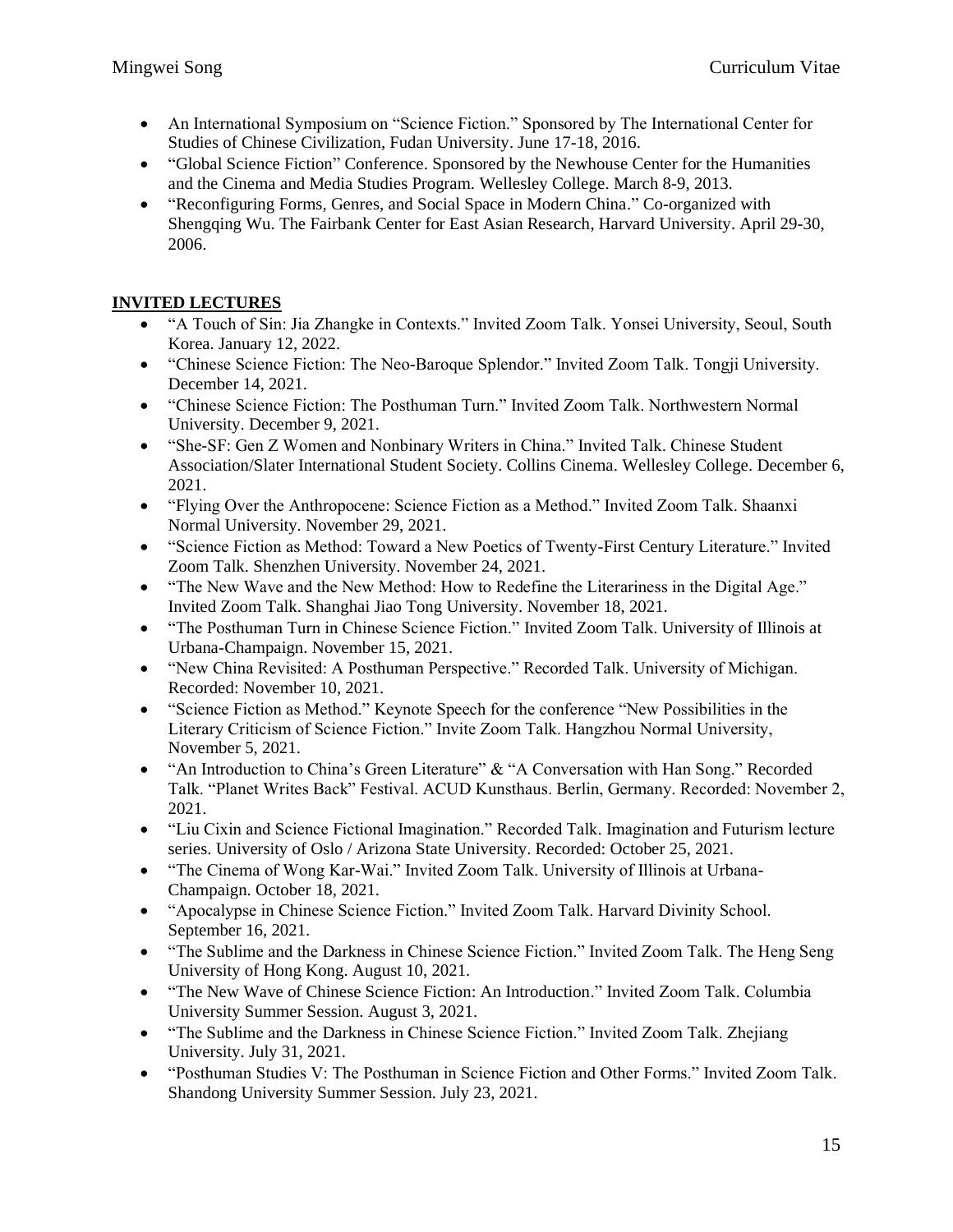- "Posthuman Studies IV: Gender, Species, and the Cyborg." Invited Zoom Talk. Shandong University Summer Session. July 22, 2021.
- "Posthuman Studies III: Beyond Anthropocene." Invited Zoom Talk. Shandong University Summer Session. July 21, 2021.
- "Posthuman Studies II: From Turing Test to the Judgment Day." Invited Zoom Talk. Shandong University Summer Session. July 20, 2021.
- "Posthuman Studies I: Challenges to Humanism." Invited Zoom Talk. Shandong University Summer Session. July 19, 2021.
- "Chinese Science Fiction Goes Global." Invited Zoom Talk. CET Summer Session. July 15, 2021.
- "The Questions Concerning the Aesthetics in Chinese Science Fiction." Invited Zoom Talk. Southwest Jiao Tong University, China. July 12, 2021.
- "Chinese New Wave Goes Global: Worlding Chinese Science Fiction." Invited Zoom Talk. Asian Studies Center, Boğaziçi University, Istanbul, Turkey. May 21, 2021.
- "Chinese Science Fiction Goes Global." Invited Zoom Talk. GenerAsians and Kaleidoscope Presents, Wellesley College. April 24, 2021.
- "Chinese New Wave Goes Global: Worlding Chinese Science Fiction." Invited Zoom Talk. Wellesley Club of Sarasota, Florida. April 21, 2021.
- "NEA Big Read 2021: Yu Hua's 'To Live' Bilingual Book Discussion." Invited Zoom Talk. Museum at Eldridge Street & New York Public Library. March 10, 2021.
- "What Remains Invisible After Chinese Science Fiction Has Come to the Center Stage?" Invited Zoom Talk. Council for East Asian Studies. Yale University. February 19, 2021.
- "The New-Baroque and Twenty-First-Century Literature." Invited Zoom Talk. Sichuan University. December 12, 2020.
- "The Age of Discovery, the Age of Revolution: Origins of Science Fiction." Invited Zoom Talk. Sichuan University. December 5, 2020.
- "Science Fiction as a Global Genre." Invited Zoom Talk. Tongji University. November 14, 2020.
- "What Remains Invisible After Chinese Science Fiction Has Come to the Center Stage?" Invited Zoom Talk. Chinese Comparative Literature Association. August 29, 2020.
- "The Posthuman: Theory and Practice in Science Fiction Studies." Invited Zoom Talk. Zhejiang University. Hangzhou, China. August 27, 2020.
- "Utopia, Dystopia, Heterotopia: Three Concepts in Science Fiction Studies." Invited Zoom Talk. Zhejiang University. Hangzhou, China. August 25, 2020.
- "A Science Fictional Theory of Realism and Virtualism." Invited Zoom Talk. The University of Yangzhou. Yangzhou, China. June 28, 2020.
- "What Is 'New' with the New Wave Science Fiction?" Invited Zoom Talk. Born in Stars Bookstore. Guangzhou, China. June 14, 2020.
- "Heterotopia and the Posthuman: How to Understand Science Fiction." Invited Zoom Talk. Sichuan University. Chengdu, China. April 9, 2020.
- "The Digital, the Posthuman, the Virtual in Contemporary Cinema." Invited Talk. Shandong Normal University. Jinan, China. January 12, 2020.
- "*Kapsel* and Chinese SF." A Conversation with Chi Hui and Liang Shuang moderated by Vera Tollmann. ACUD Kunsthaus, Berlin, Germany. October 19, 2019.
- "Between Nature and Technology: Visions of the Future from China." A Conversation with Chi Hui moderated by Vera Tollmann. Frankfurter Buchmesse 2019. Frankfurt, Germany. October 17, 2019.
- "What Is Real in Chinese Science Fiction: Toward a Poetics of Invisibility." Invited Talk. Goethe University Frankfurt am Main. Frankfurt, Germany. October 16, 2019.
- "Can We Read 'A Madman's Diary' as Science Fiction? Science, Science Fiction, Real, Realism and the Origin of Modern Chinese Literature." Talk at the Symposium on the Centennial of the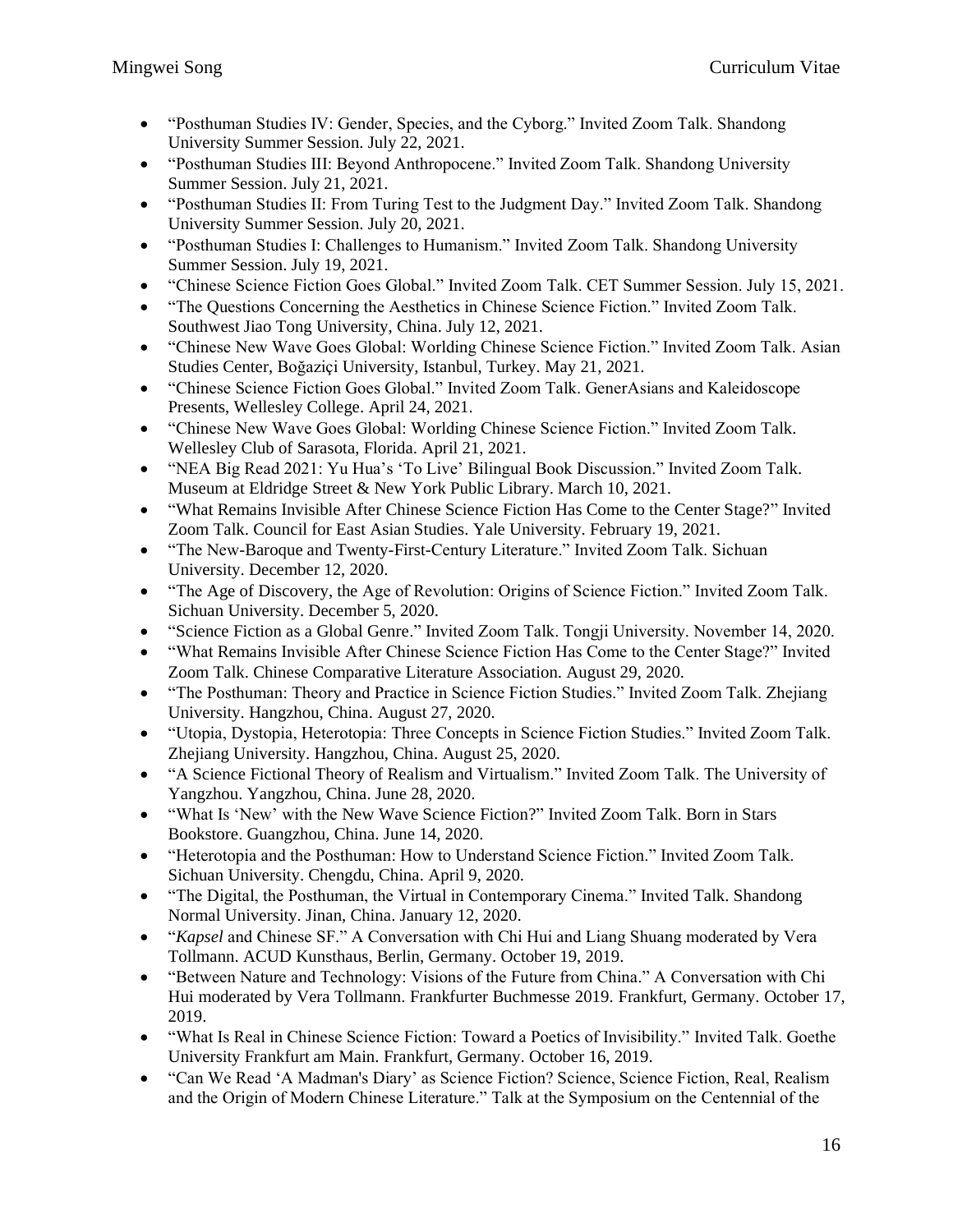May Fourth Movement 1919 and the Legacy of the New Culture Movement. Uppsala University, Uppsala, Sweden. October 11, 2019.

- "The New Wave of Chinese Science Fiction: Poetics and Politics." Invited talk. The College of Holy Cross. October 2, 2019.
- "Chinese Science Fiction: Eight Lectures." Invited talks. Shandong University. Jinan, Shandong. July 22-26, 2019.
- "Future Has Infinite Possibilities: Science Fiction." Invited talk. Hunan Industrial University. Zhuzhou, Hunan. July 2, 2019.
- "The New Wave of Chinese Science Fiction." Invited talk. Chinese Renmin University. Beijing. July 1, 2019
- "Chinese Science Fiction Enters the Age of Broadcasting." Invited talk. Tongji University. May 23, 2019.
- "May Fourth Literature and Science Fiction." Invited talk. Shandong Normal University. May 17, 2019.
- "*Science Fiction World* and Chinese Science Fiction." A Roundtable at *Science Fiction World*  editorial office. Chengdu, China. May 15, 2019.
- "A Conversation with David Wang and Mingwei Song about Chinese Science Fiction." Sichuan University. Chengdu, China. May 11, 2019.
- "Can We Read 'A Madman's Diary' as Science Fiction?" Invited talk. Southern University of Science and Technology. Shenzhen, China. May 10, 2019.
- "Back to Future: May Fourth, Literature and Science." Invited talk. Shandong University. May 5, 2019.
- "What Is Real in Chinese Science Fiction? Toward a Poetics of the Invisibility." Invited Talk. University of California, Los Angeles. April 25, 2019.
- "Chinese Science Fiction vs. Popular Culture." Invited lecture in class. University of California, Los Angeles. April 25, 2019.
- "From Tong Enzheng to Han Song: Archaeology and Futurology in Science Fiction." The Tong Enzheng Memorial Lecture. Wesleyan University. April 18, 2019.
- "*The Wandering Earth* and Its Deep Impact on Chinese Film Industry, Social Media, and Politics." Eye on Asia Lecture. Wellesley College. April 4, 2019.
- "The Fear of Seeing: The Poetics of Chinese Science Fiction." Kemp Fund Lecture. Yale University. March 4, 2019.
- "The Aesthetics of Han Song's Science Fiction: A Conversation with Han Song, Yan Feng, and Song Mingwei." Sinan Bookstore Reading Club No. 269. Shanghai, China. November 3, 2018.
- "Chinese Science Fiction: After the New Wave." Invited Lecture. Jinan University. June 21, 2018.
- "New Wave in Chinese Science Fiction and the New Possibilities in Aesthetics." Invited Lecture. East China Normal University. Shanghai, China. June 11, 2018.
- "Chinese New Wave: Seeing the Invisible." Invited Lecture. National Taiwan University. Taipei, Taiwan. June 8, 2018.
- "Chinese Science Fiction: New Wave, Heterotopia, and the Posthuman." Invited Lecture. National Dong Hwa University. Hualien, Taiwan. June 5, 2018.
- "Keynote Speech: A Madman's Diary as a Science Fiction Story." Chinese Science Fiction and Literary History conference. Hangzhou Normal University. June 2, 2018.
- "Insight and Blindness: The Poetics of Chinese Science Fiction." Invited Lecture. Zhejiang University. Hangzhou, China. June 1, 2018.
- "Insight and Blindness: The Poetics of Chinese Science Fiction." Invited Lecture. Nankai University. Tianjin, China. May 28, 2018.
- "New Wave of Chinese Science Fiction: The Poetics of the Invisibility." Invited Lecture. Shandong University. Jinan, China. May 24, 2018.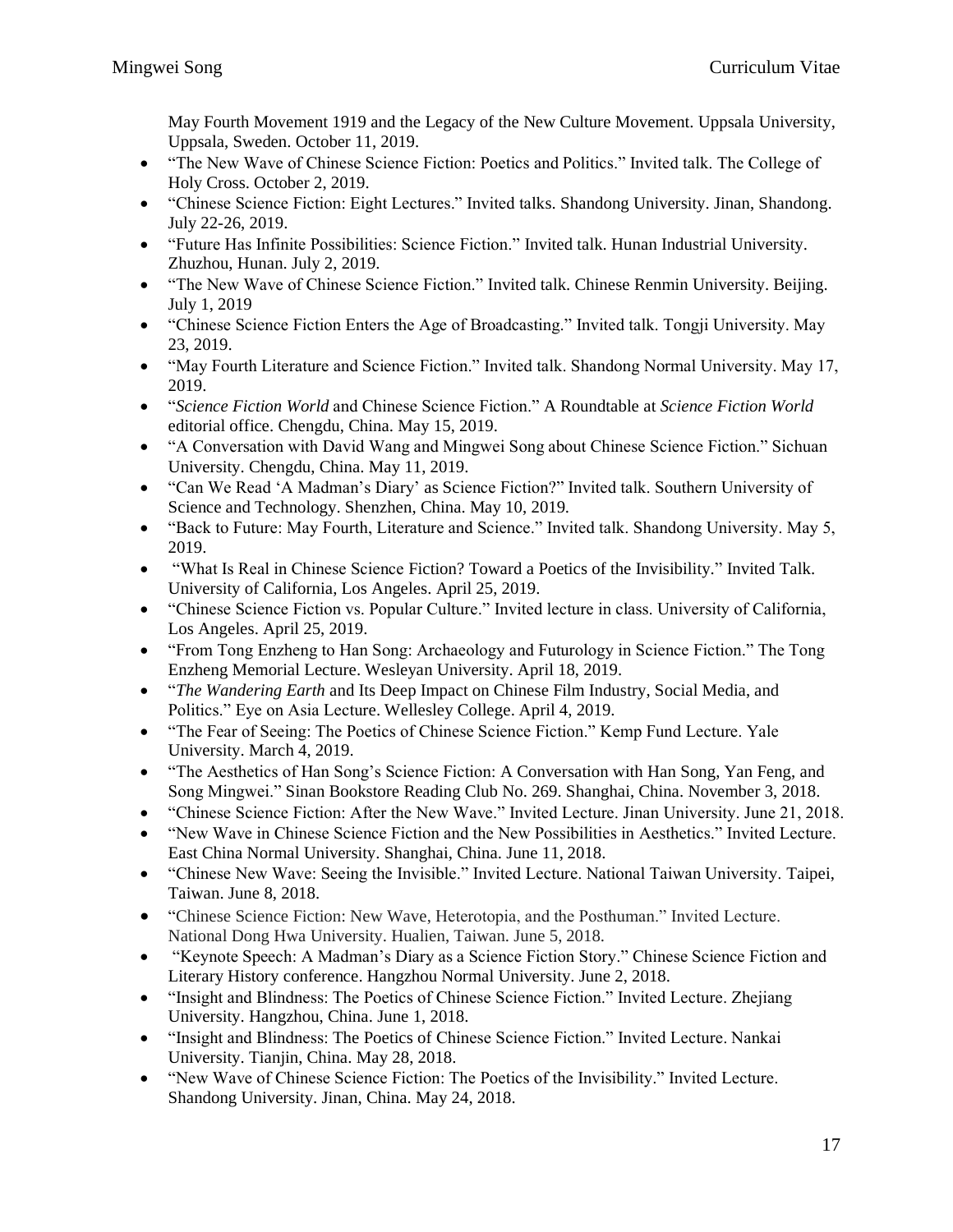- "Seeing the Invisibility: The New Wave and the Three-Body Phenomenon." Invited Lecture. Shandong Normal University. Jinan, China. May 23, 2018.
- "Did Chinese Science Fiction Shine Over America?" Invited Lecture. Southern University of Science and Technology. Shenzhen, China. May 20, 2018.
- "How Do We Become Human in a Posthuman World?" A Conversation with Chen Qiufan. Wellesley College. April 5, 2018.
- "Posthuman China: The Poetics and Politics of Science Fiction." Invited Lecture. University of Stockholm. Sweden. March 28, 2018.
- "Chinese Science Fiction: New Wave, Heterotopia, and the Posthuman." Invited Keynote Speech at the Workshop on Transcultural Perspectives on Contemporary Literary Utopia and Dystopia. Uppsala University. Uppsala, Sweden. March 26, 2018.
- "The New Wave of Chinese Science Fiction: Invisibility, Heterotopia, Realism." Invited Lecture. University of Tennessee. September 21, 2017.
- "Posthuman China: Science Fiction, Heterotopia, and the Poetics of Invisibility." Invited Lecture. Rhodes College. Memphis, Tennessee. September 19, 2017.
- "The Journey to Interiority: Wartime Writings of Lu Ling and Lu Qiao." Invited Lecture. University of Cambridge. Cambridge, UK. July 11, 2017.
- "Representations of the Invisible: The Poetics of the New Wave in Chinese Science Fiction." Invited Lecture, The Università degli Studi di Napoli, Italy. April 5, 2017.
- "The Poetics of Invisibility: Science Fiction and Other Genres in Contemporary China." Invited Lecture, University of Bologna, Italy. April 3, 2017.
- "Youth Discourse, National Rejuvenation, and the Bildungsroman in China, 1900-1916: From Liang Qichao to Li Dazhao." Invited Lecture, University of Bologna, Italy. March 30, 2017.
- "Theory and Practice in Science Fiction Studies." Graduate Seminar, Department of Asian Studies, University of British Columbia, Vancouver, Canada. January 13, 2017.
- "Mars Over America: The New Wave of Chinese Science Fiction." Invited Lecture, St. John's College, University of British Columbia, Vancouver, Canada. January 11, 2017.
- "The Problems of the Poetics in Contemporary Chinese Science Fiction." Invited lecture at Lu Xun Academy of Literature, Advanced Institute for Creative Writing. Beijing. June 8, 2016.
- "The Poetics of Science Fiction in Twenty-First-Century China." Invited lecture at Huai'an Normal College, Huai'an, China. June 1, 2016.
- "Eileen Chang: American Years." Invited lecture at Huai'an Normal College, Huai'an, China. June 1, 2016.
- "The New Wave of Chinese Science Fiction: Forms and Aesthetics." Invited lecture at Suzhou University of Science and Technology. May 26, 2016.
- "Youth Discourse and the Bildungsroman." Invited lecture at Soochow University, Suzhou, China. May 25, 2016.
- "Young China and Utopian Fiction." Invited lecture at Soochow University, Suzhou, China. May 24, 2016.
- "Afternoon Tea with Ken Liu and Mingwei Song on *The Three-Body Problem*." Harvard China Forum and the Fairbank Center for Chinese Studies. Harvard University. April 21, 2016.
- "Posthuman Maos: The Invisible Real and the Hidden Dimensions of Chinese Science Fiction." Institute for Advanced Study. Princeton, NJ. February 22, 2016.
- "Representations of the Invisible: The Unseen Bodies in *The Three-Body Problem*, or the Hidden Dimensions of Chinese Science Fiction." Einstein Forum and Deutsche Kinemathek. Berlin, Germany. January 23, 2016.
- "The Future of China Through Chinese Science Fiction: A Conversation with Liu Cixin." Sydney Ideas series. University of Sydney, Australia. November 3, 2015.
- "The New York Intelligentsia." Invited lecture at Lu Xun Academy of Literature, Advanced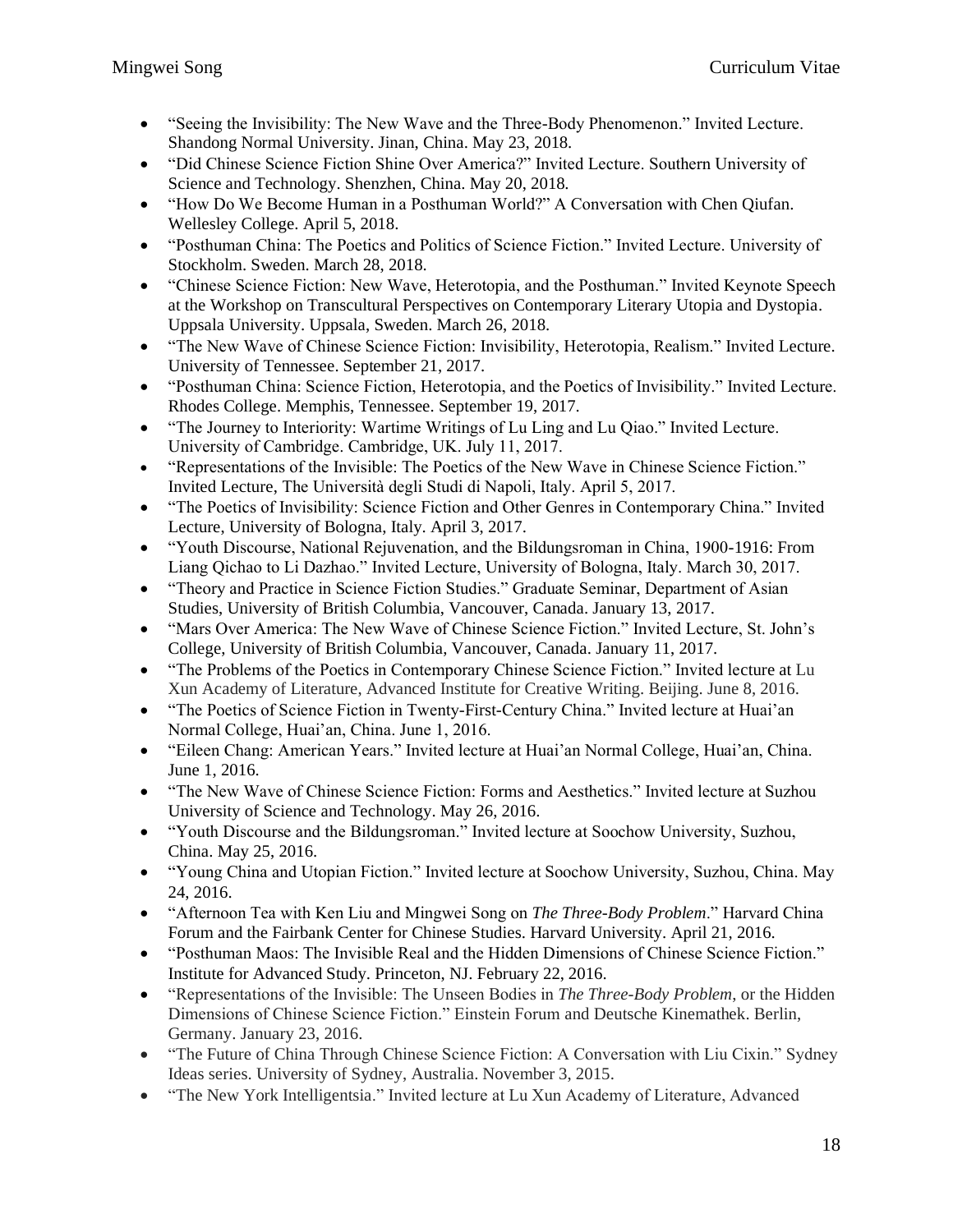Institute for Creative Writing. Beijing. July 8, 2015.

- "Sinology: An Introduction." Invited lecture at Jinan University. June 30, 2015.
- "Posthuman Conditions and the Poetics of Science Fiction." Invited lecture at Shanghai International Studies University. June 17, 2015.
- "Variations on Utopia and Dystopia in Twenty-First-Century Chinese Science Fiction." Invited lecture at Tongji University, Shanghai. June 15, 2015.
- "Representations of the Invisible in Chinese Science Fiction." Invited lecture at MIT. April 28, 2015.
- "Chinese Science Fiction: The New Wave." Invited lecture at Middlebury College. October 28, 2014.
- "Red Star over America? Chinese Science Fiction in the United States." Invited lecture at The New Star Press, Beijing. January 12, 2014.
- "Varieties of the Utopian in Contemporary Chinese Science Fiction." Invited lecture at the University of California, Berkeley. February 22, 2013.
- "Revolutionary Discourse and Everyday Life." Invited Talk at the Book Review Seminar of the City University of Hong Kong. November 25, 2011.
- "The Shadow of the Utopias: Contemporary Chinese Science Fiction." Lecture at the Hong Kong University of Science and Technology. November 24, 2011.
- "The Image of Youth in Modern Chinese Literature." A lecture given at the Department of Chinese, Chinese University of Hong Kong. April 21, 2005.
- "Inventing Youth in China." New Wisdom Society. Columbia University. December 6, 2004.
- "The Sixth Generation Filmmakers." A lecture at Columbia University Summer Session. New York, NY. July 25, 2003.

### **CONFERENCE PRESENTATIONS**

- "Lu Xun and Science Fiction." Zoom. An International Conference on "Lu Xun Viewed From the Perspectives of the World Civilizations." Lu Xun's 140<sup>th</sup> Anniversary Symposium. Beijing Normal University. December 12, 2021.
- "New China Revisited: A Posthuman Perspective." Zoom. "Posthuman Fabulations" Sinotheory Seminar Series- Part IV: Love, Extraction, and Futurity. Duke University. October 29, 2021.
- "X Ways of Unpacking the Hsia Brothers' Correspondence." Zoom. An International Forum on the Hsia Brothers' Correspondence. Fudan University. May 7, 2021.
- "The Worlding of Chinese Science Fiction: Global Genre and World Literature." Zoom. Annual Conference of the American Comparative Literature Association (ACLA). April 9, 2021.
- "What Remains Invisible After Chinese Science Fiction Has Come to the Center Stage?" Zoom. Modern Language Association (MLA) Annual Convention. January 7, 2021.
- "Seeing Abyss in the Sky: Why Science Fiction Matters to Rewriting Literary History." Zoom. Changing Worlds and Literary Reforms: A Workshop on the History of Chinese Literature of the Past Three Hundred Years. National Taiwan University. December 15, 2020.
- "The World Is a Hospital: Virus, Heterotopia, and Science Fiction." A Virtual Workshop on "Science Fiction and Ecocriticism." Duke University. November 30, 2020.
- "Global Perspectives on Chinese Science Fiction." Academic Track. Moderating the roundtable. The 77th World Science Fiction Conference. Dublin, Ireland. August 18, 2019.
- "Can We Read 'A Madman's Diary' as Science Fiction?" Presentation at the conference "Looking Backward 100 Years: Literature and Culture." Chinese Remin University. Beijing. June 29, 2019.
- "Hsia Brothers' Correspondence and Literary History" After May Fourth: Three Directions in the Contemporary Humanities. Hong Kong University of Science and Technology. May 9, 2019.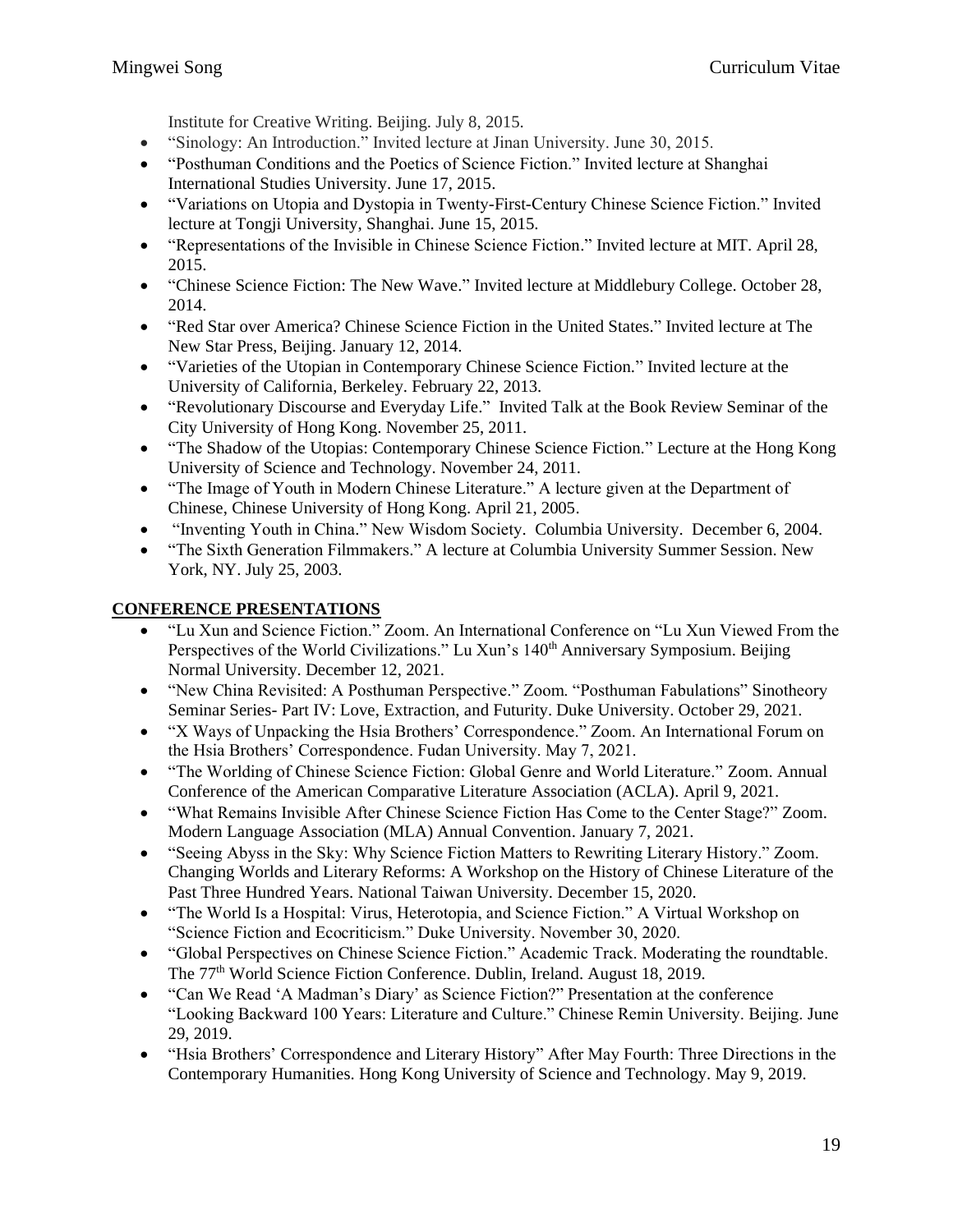- "Can We Read *A Madman's Diary* as Science Fiction? The Literalness in Science Fiction and the Cognitive Alternate to Literary Realism." May Fourth $@100$ : China and the World. An International Conference. Harvard University. April 13, 2019.
- "Urban Imagination in Chinese Science Fiction." Shanghai Global Cities Cultural Forum 2018. Shanghai, China. October 26, 2018.
- "A Madman's Diary in the Context of World Science." Lu Xun and the New Culture: An International Symposium. Shandong Normal University. Jinan, China. June 16, 2018.
- "Neo-Baroque: Understanding the Twenty-first Century Lietrature." Science Fiction and Its Variations in the Sinophone Literary World conference. Hong Kong University of Science and Technology. May 31, 2018.
- "The Darkness and Chaos in the Three-Body Problem." Brandeis Novel Symposium. April 20, 2018.
- "Keynote Speech: The Waste Tide." A Conversation with Chen Qiufan. Chinese Ecologies: An International Symposium on the Environment and Indigeneity. Harvard University. April 6, 2018.
- "Posthuman Taiwan: Heterotopian Homeland and Fabricated Personae in Egoyan Zheng's *Dream Devourer*." H. Katherine Hayles's Seminar: Extinctive Narratives. Duke University in Kunshan, Shanghai. September 29, 2017.
- "Bringing Science Fiction to University Classroom." The 75<sup>th</sup> World Science Fiction Conference. Helsinki, Finland. August 10, 2017.
- "How Scientific Romance and Its Implied Epistemology Became Chinese? Science, Science Fiction, and Realism in China, 1890s-1920s." Academic Track. The 75<sup>th</sup> World Science Fiction Conference. Helsinki, Finland. August 10, 2017.
- "Science Fiction, Mimesis, Heterotopia, the World: China and Taiwan." American Comparative Literature Association Annual Conference, Utrecht, the Netherlands. July 8, 2017.
- "Heterotopia in Taiwan's Variations of Science Fiction." The Association of Asian Studies in Asia (AAS-in-Asia) Annual Conference. Korea University, Seoul, Republic of Korea. June 26, 2017.
- "The Atlas of Heterotopia: Moveable Metaphors and Posthuman Personae." The Association of Chinese and Comparative Literature Biennial Conference. The Chinese University of Hong Kong. June 23, 2017.
- "Science Fiction and the Posthuman." Literature and Philosophy International Symposium. The Hong Kong University of Science and Technology. June 20, 2017.
- "Numbers in the Novel: A Roundtable." The Mahindra Humanities Center, Harvard University. May 2, 2017.
- "Introduction to the Field of Chinese Science Fiction Studies." Modern Language Association Convention, Philadelphia. January 7, 2017.
- "The Journey to Interiority: Literary Representations of Youth in the Wartime, Chongqing and Kunming, 1937-1945." Conference on New Literary Tradition (in honor of Professor Jia Zhifang), Hexi College, Gansu Province. July 2, 2016.
- "The Literariness and Aesthetics of Science Fiction." Science Fiction Workshop, Fudan University. June 18, 2016.
- "Problems of Wang Anyi's Poetics." Workshop on Wang Anyi and the Art of Fiction. Duke University. April 17, 2016.
- "*Becoming a Man*? The End of the Sixth Generation Cinema." The AALAC Workshop on Chinese Cinema, Reed College. October 10, 2015.
- "Sheng Congwen and World Literature." Roundtable discussion at the "Shen Congwen and Modern China" symposium, Harvard University. September 26, 2015.
- "Posthuman Maos: Numbers, Multiplication, and the Singularity in Science Fiction." Traveling Text/Image/Media: The Association of Chinese and Comparative Literature Biennial Conference,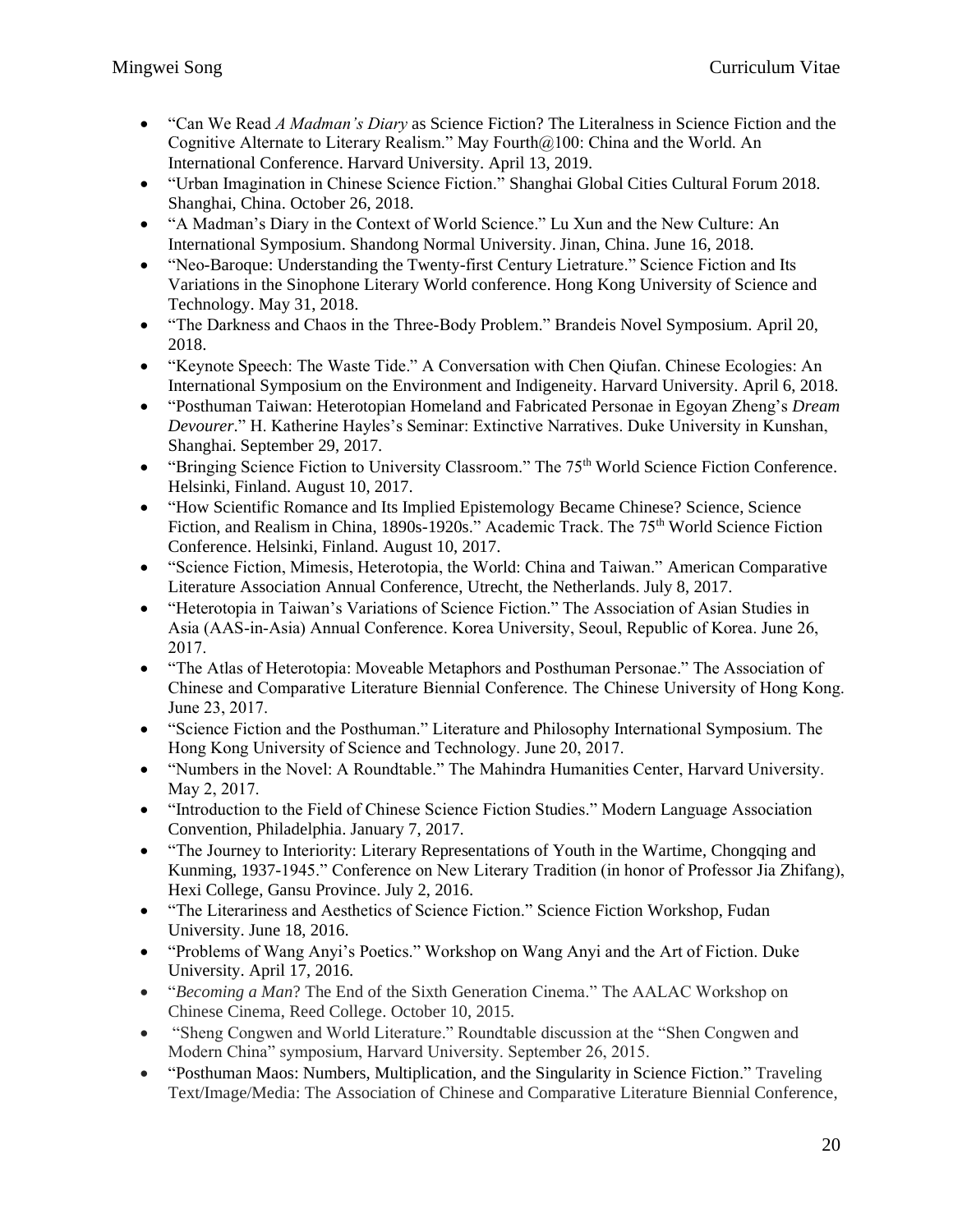Shanghai. June 18, 2015.

- "Scientific Discourse and the Emergence of New Fiction." A Workshop on Western Missionaries and Early Modern Chinese Literature, Fudan University, Shanghai. June 17, 2015.
- "Young China: Discourse and Imagery." An International Conference on New Chinese Literature: Discourse and Language, East China Normal University, Shanghai. June 14, 2015.
- "Posthuman Conditions: Do People Need Science Fiction?" A Workshop on Science Fiction and Posthumanity, Duke University, Kunshan. June 12, 2015.
- "Posthuman Maos: Numbers, Multiplication, and the Singularity in Science Fiction." American Comparative Literature Association Annual Conference, Seattle, WA. March 27, 2015.
- "The Magic of Rejuvenation: Youth Discourse in Late Qing." China in Translation: Theory, History, Practice. A workshop sponsored by the Fairbank Center for Chinese Studies, Harvard University. November 21-22, 2014.
- "The Magic of Rejuvenation: Youth Discourse and Science Fiction in Late Qing." Science as Knowledge, Ideal and Practice in 20<sup>th</sup> Century China: an International Workshop. Charles University and Czech Union of Science and Technology Societies, Prague, Czech Republic. November 14-15, 2014.
- "Lu Xun and Science Fiction." An International Conference on Lu Xun in the Context of World Literature. Shandong Normal University. June 15, 2014.
- "Lu Ling's *Children of the Rich* as a Bildungsroman." A Workshop on the Poetics of the Leftwing Literature. Fudan University. June 6, 2014.
- "The Waste Tide: The Post-humanity in Chinese Science Fiction." Association for Asian Studies Annual Conference, Philadelphia. March 28, 2014.
- "Representations of the Posthumanity in the New Wave of Chinese Science Fiction." American Comparative Literature Association Annual Conference, New York, NY. March 22, 2014.
- "Chinese Science Fiction: the New Wave." Harvard Chinese Cultural Workshop, Cambridge, MA. May 18, 2013.
- "Varieties of the Utopian in Contemporary Chinese Science Fiction." Association for Asian Studies Annual Conference, San Diego, CA. March 23, 2013.
- "2066, Red Star over America: Utopia and the Uncanny in Chinese Science Fiction." The "Global" Science Fiction" Conference. Wellesley College. March 9, 2013.
- "2066, Red Star over America: Science Fiction Fantasy." Writing a New Literary History of China workshop. Harvard University. April 23, 2011.
- "Anger and Terror: Anarchism and the Cult of Youth in Ba Jin's Early Novels." Association for Asian Studies Annual Conference. Honolulu, HI. April 2, 2011.
- "Chinese Science Fiction: a Post-Human History after 2001." An international conference on twenty-first century Chinese literature. Fudan University. July, 2010.
- "*Frogs*: Symptoms of a Cultural Disease." A Symposium on Mo Yan. Fudan University. July, 2010.
- "Not At All Experienced: Conventions and Abnormalities in Spy Films, with a Comparative Study of 'Notorious' and 'Lust, Caution'." An international conference on Spy Films in the (Post) Cold War Era. Beijing University. June, 2010.
- "State and Individuality in Chen Kaige's *The Big Parade*." An international conference on Chinese Film and Nation-State Narrations in the Age of Globalization. Beijing University. June 19, 2009.
- "Old Youth in Young China: Youth Discourse and Its Irony in Late Oing Literary Imagination." Association for Asian Studies Annual Conference, Chicago, IL. March 27, 2009.
- "Teaching Modern Chinese Literature as a Literature Class." Modern Chinese Literature and Pedagogy: an International Conference, co-organized by Fudan University, Harvard University, University of Washington in St. Louis, and Shanghai University. Shanghai, China. June 21, 2008.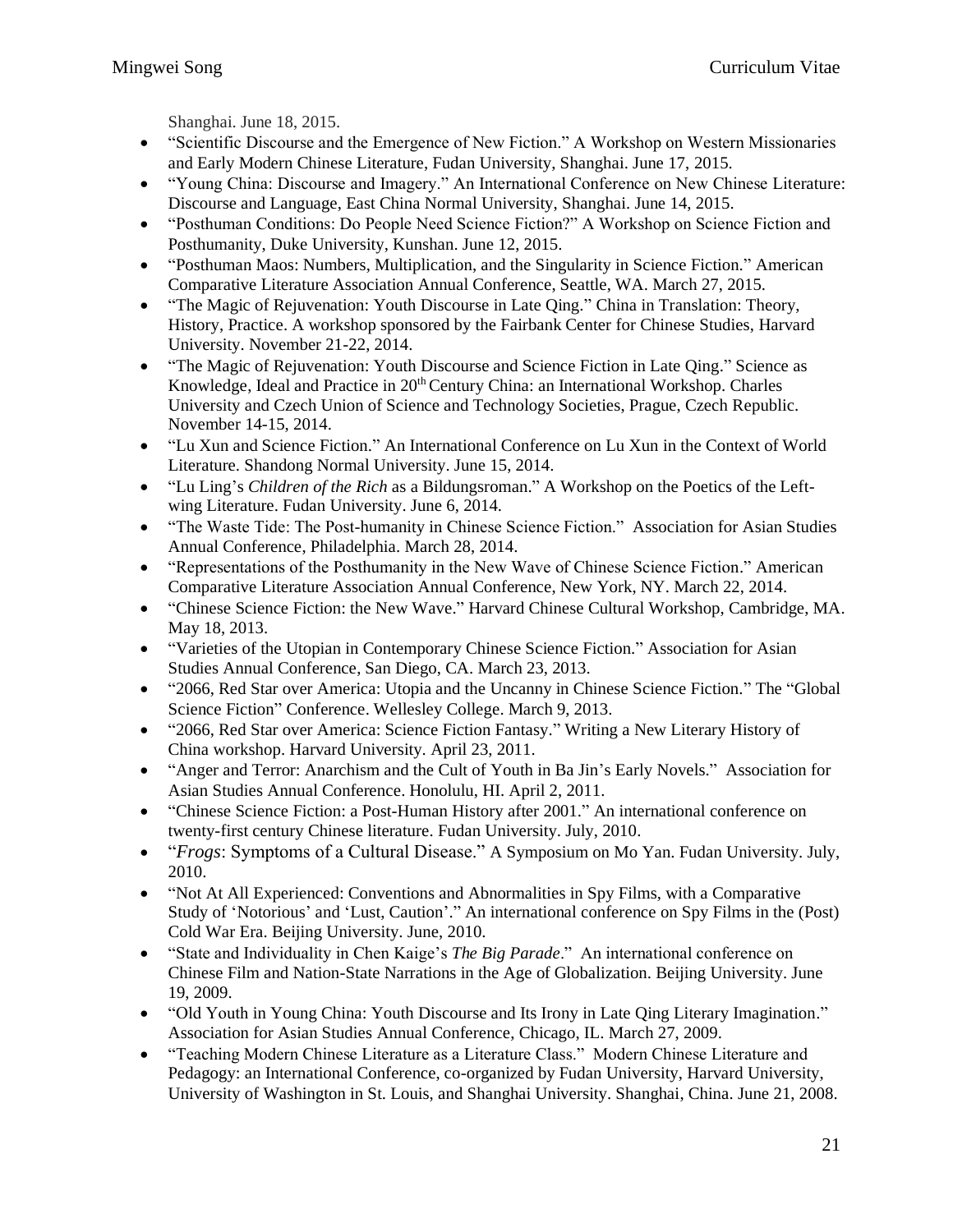- "How the Steel Was Tempered: the Rebirth of Pawel Korchagin in Contemporary Chinese Media." Association for Asian Studies Annual Conference, Atlanta, GA. April 3, 2008.
- "The Plot of Enlightenment: Early Modern Chinese *Bildungsroman*." An International Symposium on Enlightenment and Chinese Literature. Harvard University. October 26, 2007.
- "How the Steel Was Tempered: the Self-fashioning of the Sixth Generation Filmmakers." The Fifth Annual International Junior Scholars Conference on Sinology: Performing and Visual Arts. Fujen University. Taipei, Taiwan. November 18, 2006.
- "The Youth Discourse and Its Irony in Late Qing Literature." Workshop "Reconfiguring Forms, Genres, and Social Space in Modern China", co-sponsored by Fairbank Center for East Asian Research and the CCK Foundation Inter-University Center for Sinology. Harvard University. April 29-30, 2006.
- "The Taming of Youth: The Socialist *Bildungsroman* and Its Problematics in Early PRC Literature." Director's Seminar, Fairbank Center for East Asian Research. Harvard University. March 2006.
- "The Sorrows of Old Youth: the Youth Discourse in the Late Qing Literature." Twentieth Annual Symposium on Chinese Culture. Harvard University. December 2005.
- "Beyond the Gate of Darkness: T.A. Hsia's Study of the Psychology of Chinese Leftist Writers." The Hsia Brothers and Chinese Literature: An International Symposium. Columbia University. October 2005.
- "Long Live Youth: Chinese *Bildungsroman* from the 1920s." The Third Annual International Junior Scholars Conference on Sinology: Traveling Chinese Literature and World Imagination. Suzhou University, China. June 18, 2005.
- "Old Youth' and 'New Youth': Narrating Youth in Modern China." Southwest Conference on Asian Studies Annual Meeting. Houston, TX. October 10, 2003.
- "From 'Sublime Youth' to 'Passive *Bildung*'." China's Long 20<sup>th</sup> Century Symposium. University of Chicago. April 13, 2002.
- "Eileen Chang and the New Culture Tradition." Columbia University Graduate Student Conference. New York, NY. February 10, 2001.

# **PANEL DISCUSSIONS AND ORGANIZING**

- Discussant for Part III "Animals, Things, and Writing," "Posthuman Fabulations" Sinotheory Seminar Series- A Zoom Workshop B. Duke University. October 29, 2021.
- Discussant for the Panel II "Humanism & Posthumanism." "Posthuman Fabulations" Sinotheory Seminar Series- A Zoom Workshop A. Duke University. October 15, 2021.
- Discussant for the Panel "Storytelling of the Personal and the Historical: Modern Sinophone Cultural Production." Association of Asian Studies Annual Conference. March 25, 2021.
- Organizer for the Panel "Metamorphosis of Chinese Science Fiction: Tropes, Concepts, and Theories." Modern Language Association Annual Conference. January 7, 2021.
- Discussant for the Panel "Tomorrow's Problem? Futurism in East Asia." The 23<sup>rd</sup> Annual Harvard East Asia Society Conference: Life on the Edge: Borders and Boundaries in East Asia. February 8, 2020.
- Discussant for the Panel "From Mr. Science to Science Fiction: A Reprise and Reappraisal on the 100th Anniversary of May Fourth." Association of Asian Studies Annual Conference. Denver, Colorado. March 24, 2019.
- Organizer of the Panel "Realism and Fantasy in Twentieth-Century China: Visual and Literary Representations." Association of Asian Studies in Asia (AAS-in-Asia) Annual Conference. Korea University, Seoul, Republic of Korea. June 26, 2017.
- Chair and Discussant for the Panel "Fantastic Literatures in Japan, Korea, and China." Association for Asian Studies annual meeting, Toronto, Canada. March 18, 2017.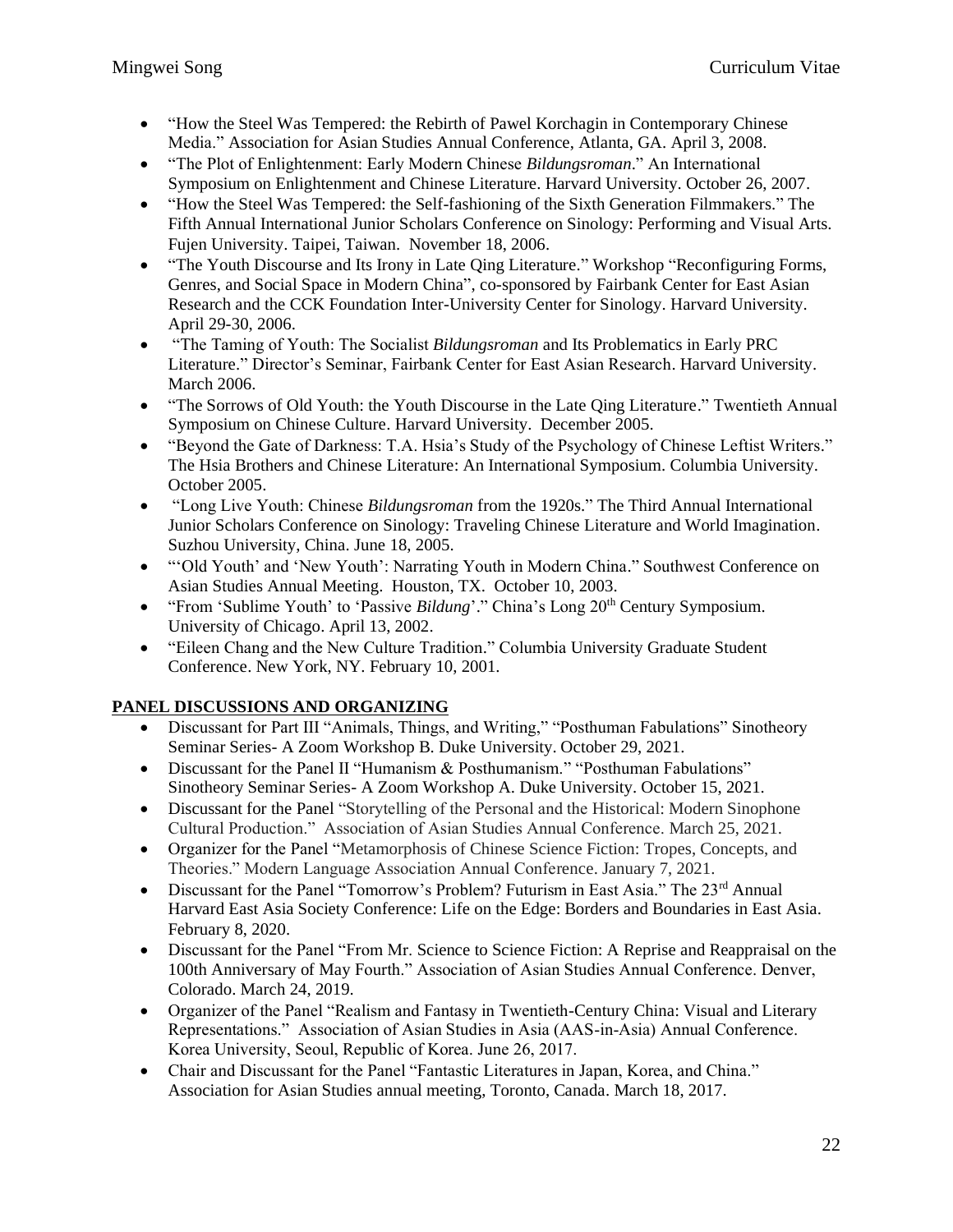- Discussant for the Panel "The Unfamiliar Ties of the Familiar Masters." The New England AAS Annual Conference. Boston College. January 28, 2017.
- Moderator in the second panel of "Chinese Intellectuals and Contemporary Literature Forum." Harvard University. September 29, 2015.
- Commentator in "Everyday Totalitarianism" symposium. Newhouse Center for the Humanities. Wellesley College. April 14, 2012.
- Discussant for the Panel "Constructing National Forms in  $20<sup>th</sup>$ -century China: Visuality, Aesthetics and Literature." The New England AAS Annual Conference. Wellesley College. October 23, 2011.
- Commentator in Panel 5 "21 $\mathrm{s}$ " Century Literature in Comparative Perspective." New Century, New Literature: The Second Chinese-American Writers' Forum. Harvard University. September 25, 2010.
- Discussant for the Panel "Post-Mao Chinese Literature." The 11<sup>th</sup> Annual Harvard East Asian Society Conference. February 2008.

## **CULTURAL EVENTS FOR WELLESLEY COLLEGE**

- "Walking Till the End of Reality: A Workshop on Documentary and Nonfiction Writing with Liang Hong and Jia Zhangke." A Zoom Workshop. Co-organized with David Der-wei Wang. Fairbank Center, Harvard University and Department of East Asian Languages and Cultures, Wellesley College. October 21, 2021.
- "Sci-Fi China: Avatars, Aliens, Anthropos." A Zoom Workshop. Co-organized with David Der-wei Wang. Fairbank Center, Harvard University and Department of East Asian Languages and Cultures, Wellesley College. April 22, 2021.
- Organizing and moderating the book event "Winter Pasture: A Writer's Journey to Altay, Northern Xinjiang, a Conversation with Li Juan." A Collaboration of East Asian Studies Program, Wellesley College and the Fairbank Center for Chinese Studies, Harvard University. Zoom. April 2, 2021.
- Moderator for the Test Screening "Miles to Go Before She Sleeps" (A Documentary Film written and produced by Faye Jiefei Yuan '09). Zoom. October 26, 2020.
- Participating and speaking in "Generation Z Global Forum." Organized by Wellesley College Alumnae Association and China-US Women's Foundation. Zoom. October 15, 2020.
- Q&A with David Lindauer after a Screening of "American Factory," hosted by the Knapp Social Science Center. Wellesley College. March 1, 2020.
- "May Fourth@100: China and the World" conference. Co-organized with David Der-wei Wang. Fairbank Center, Harvard University and Department of East Asian Languages and Cultures, Wellesley College. April 12-13, 2019.
- Introducing Wang Bing's "Three Sisters" and moderating a conversation with Wang Bing, hosted by The Newhouse Center. Wellesley College. November 15, 2018.
- Moderating "A Conversation with Mai Jia: Chinese Espionage Novel." East Asian Language and Culture Department. April 18, 2018.
- Moderating "A Conversation with Chen Oiufan: How Do We Become Human in a Posthuman World?" The Newhouse Center for the Humanities. Wellesley College. April 5, 2018.
- Moderating "A Conversation with Ken Liu: Science Fiction for China and USA." The Newhouse Center for the Humanities. Wellesley College. May 3, 2017.
- Moderating Wang Hui's Talk "China's Long Twentieth Century." Eye on Asia Lecture, East Asian Studies, Wellesley College. April 13, 2017.
- Moderating "A Conversation with Five Chinese Writers: Yu Hua, Ouyang Jianghe, Liang Hong, Li Juan, Yan Ge," The Newhouse Center for the Humanities. May 4, 2016.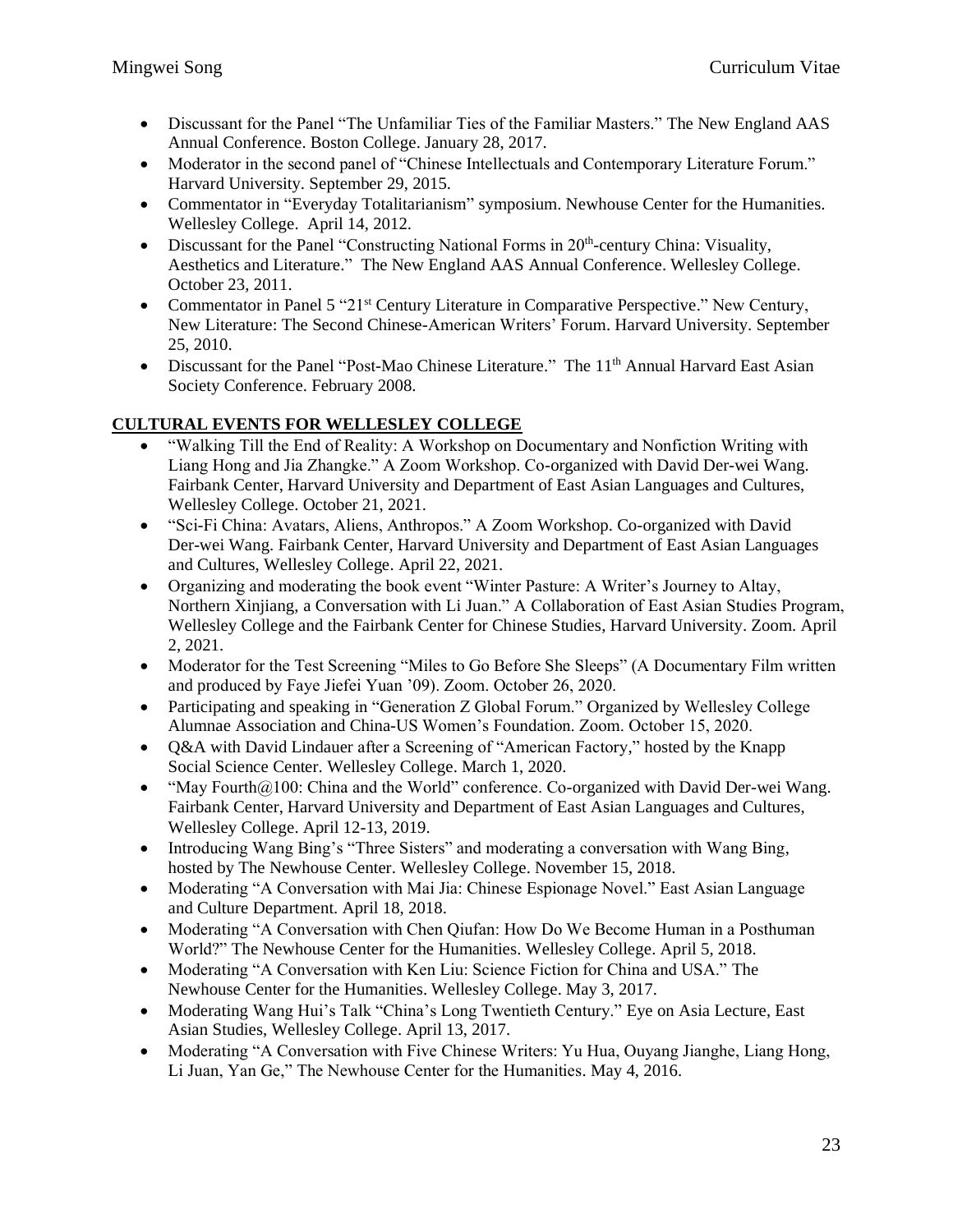- Hosting the visit of *People's Literature*/*Pathlight* delegation, East Asian Languages and Culture Department, Wellesley College. October 16, 2015.
- Presenting the film "A Touch of Sin." Cinephile Sundays: Filthy Lucre series, hosted by Cinema and Media Studies Program, Collins Cinema. March 3, 2015.
- Introducing Ha Jin and moderating a conversation with Ha Jin. The Distinguished Writers series, Newhouse Center for the Humanities. Wellesley College. March 30, 2015.
- Co-organizing the faculty panel "What Is Happening in Hong Kong." Wellesley College. October 9, 2014.
- Organizing the "Perspectives on Chinese Cinema" Lecture Series, co-sponsored by East Asian Languages and Cultures Department, Cinema and Media Studies Program, and the Newhouse Center for the Humanities, Wellesley College.

Yomi Braester, "Digital Effects and Cinephiliac Ethics: Chinese Film under the Sign of Globalization." Newhouse Center. February 12, 2014.

Rey Chow, "The Grain of Jade: Woman, Repression, and Fei Mu's Classic *Spring in a Small Town*." Collins Cinema. March 13, 2014.

Jie Li, "Madame Mao and Cinema: Actress, Critic, Censor, and Producer." Newhouse Center. April 24, 2014.

- A Conversation with Ang Lee and James Schamus. Co-sponsored by the President's Office, East Asian Languages and Cultures Department, Cinema and Media Studies Program, and the Newhouse Center for the Humanities, Wellesley College. Alumnae Hall. October 26, 2013.
- Organizing the Ang Lee event series, co-sponsored by East Asian Languages and Cultures Department, Cinema and Media Studies Program, and the Newhouse Center for the Humanities, Wellesley College:

Ang Lee Film Marathon. Collins Cinema. October 5, 2013. Ang Lee Film Screenings. Collins Cinema. October 18-19, 2013. Chris Berry, "Eat Me: Food in Ang Lee's Films from *Wedding Banquet* to *Life of Pi*" (lecture). Newhouse Center. November 6, 2013.

- Presenting the film "Chungking Express," hosted by Cinema and Media Studies Program. Wellesley College. March 8, 2012.
- Taiwan Literature Workshop. Guest speakers: Chu Tien-wen, Liu Ke-hsiang, and Ko Yu-fen. Wellesley College. October 30, 2009.
- Film screening "Young & Restless in China." Guest speaker: Katherine Diaz. Collins Cinema, Wellesley College. May 12, 2009.
- Film screening "Dust in the Wind." Guest speaker: Wu Nien-jen. Co-organized with Eve Zimmernan. Collins Cinema, Wellesley College. September 17, 2008.
- Film screening "The Rising Tide: A Documentary about Contemporary Chinese Art." Guest speaker: Robert Adanto. Collins Cinema, Wellesley College. April 17, 2008.

# **MEDIA COVERAGE**

- Interviewed by *The Wired China*, "Mingwei Song on the "New Wave" of Chinese Science Fiction," September 19, 2021.
- Interviewed by *El Pais* (Madrid), January 29, 2021.
- Interviewed by *Beijing Review of Books* 新京報書評週刊 about my new book *New Wave in Chinese Science Fiction*, July 2020.
- Interviewed by *Xinmin Weekly* 新民週刊 about American colleges' handling of COVID-19, March 2020.
- Interviewed by *New York Times* about Ken Liu and Chinese science fiction, January 2020.
- Interviewed by *US-China Today* about science fiction, March 2019.
- Interviewed by BBC Chinese Channel about the film "Wandering Earth," January 2019.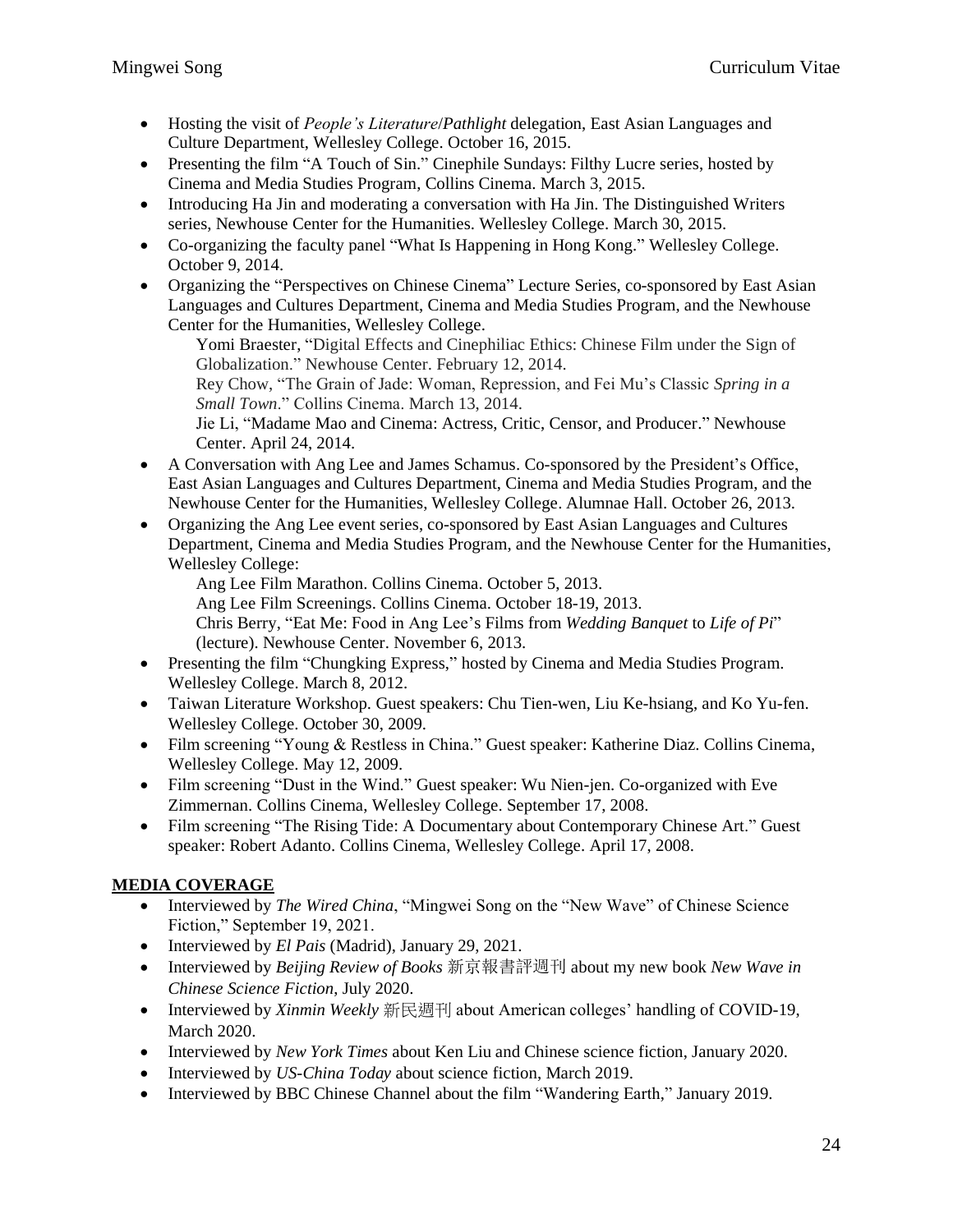- Interviewed by Australia ABC about Chinese science fiction, January 2019.
- Interviewed by BBC about Chinese science fiction film industry, November 2018.
- Interviewed by The Verge about Chinese science fiction, September 2018.
- Interviewed by BBC about Chinese science fiction, July 2018.
- Interviewed by NBEAS about *Young China: National Rejuvenation and the Bildungsroman, 1900-1959*, broadcast on June 3, 2016.
- Interviewed by *Foreign Policy* about apocalypse in Chinese fiction, March 2016.
- Interviewed by *Boston Globe* about Ken Liu, February 2016.
- Interviewed by Deutschland Radio for the program "Aus Kultur-Und Sozialwissenschaften," talking about Chinese science fiction, broadcast on January 28, 2016.
- Interviewed by China Central TV International (English) News Channel on live talk show "World Insight," talking about Chinese science fiction, broadcast live on August 27, 2015.
- Interviewed by PRI (The World) on a program talking about the Hugo-winning Chinese science fiction novel *The Three-Body Problem*, broadcast on August 25, 2015.

## **FEATURED IN WELLESLEY DAILY SHOTS**

- "Six Film Recommendations from Professor Mingwei Song to Check Out During Social Distancing." Wellesley Daily Shots, April 3, 2020.
- "The People's Republic of China at 70: How Chinese Literature and Cinema Illuminate the Cultural Revolution and Its Aftermath." Wellesley Daily Shots, October 9, 2019.
- "Wellesley Professor Marks 100<sup>th</sup> Anniversary of China's May Fourth Movement." Wellesley Daily Shots, May 9, 2019.
- "BBC Features Wellesley Professor's Perspective on Popularity of Chinese Science Fiction and Fantasy Writing." Wellesley Daily Shots, January 8, 2019.
- "Acclaimed Director Wang Bing to Screen and Discuss 'Three Sisters' at Wellesley." Wellesley Daily Shots, November 15, 2018.
- "A Look at Oscar Contenders and Other Films with Wellesley Faculty." Wellesley Daily Shots, February 28, 2014.
- "Director and Screenwriter of 'Crouching Tiger, Hidden Dragon,' 'Brokeback Mountain' and Other Acclaimed Films Speak on October 26." Wellesley Daily Shots, October 25, 2013.
- "Ang Lee, James Schamus visit Wellesley College, October 26." Wellesley Daily Shots, October 16, 2013.
- "Global Science Fiction Conference Explores Sci-Fi Across National, Cultural Traditions." Wellesley Daily Shots, May 6, 2013.
- "Wellesley College Hosts Global Science Fiction Conference." Wellesley Daily Shots, March 1, 2013.

### **COLLEGE SERVICE (Wellesley)**

Leadership

- Chair of the Department of East Asian Languages and Cultures, 2021-
- Chair of the Mayling Soong Foundation, 2019-
- Director, East Asian Studies, 2018-21.
- Coordinator, Chinese Program, 2020-21.

### **Committees**

- Search Committee Chair, Department of East Asian Languages and Cultures, 2021-22.
- Career Education Committee, 2020-
- Co-chair of the Wellesley-Fudan Committee, Fall 2019-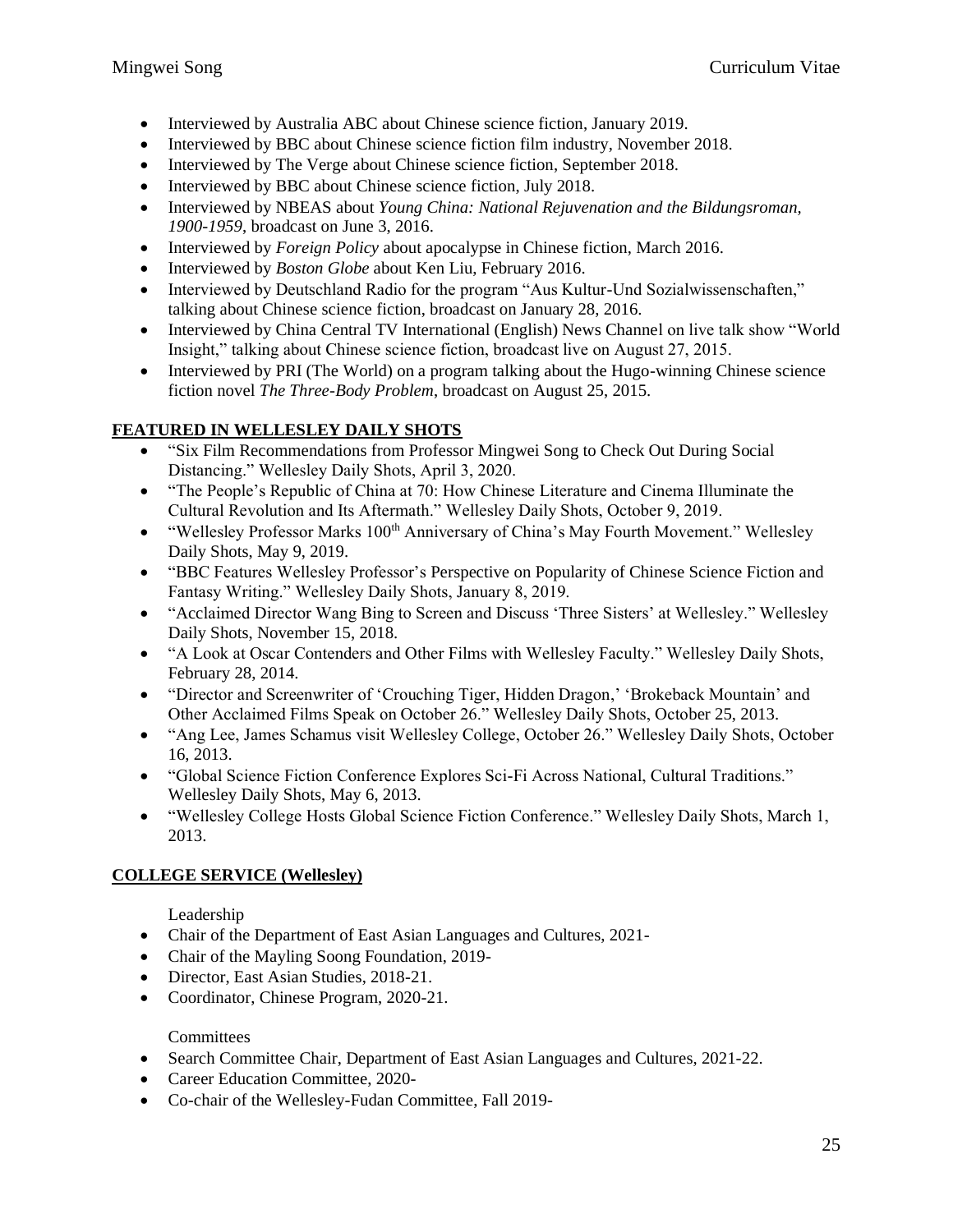- Luce Internship Committee, 2017.
- Luce Internship Committee, 2016.
- Educational Research & Development Committee, 2016-18.
- Ruhlman Conference Committee, 2014-15.
- Knafel Fellowship Committee, 2015.
- China Market Research Internship Committee, 2015.
- ABC News Internship Committee, 2015.
- St. Andrew Scholarship Committee, 2014.
- Ruhlman Conference Committee, 2013-14.
- Search committee, Department of East Asian Languages and Cultures, 2013.
- Committee on Extramural Graduate Fellowships and Scholarships, 2012-15.
- Committee on Exchange with Fudan University, 2010-present
- Advisory Committee of the Newhouse Center for the Humanities, 2009-15.
- Committee on Curriculum and Instruction, 2008-11.
- Search committee, Department of East Asian Languages and Cultures, 2007-8.

### Guest Lectures

- CPL 238 The Color of Green Literature, Thomas Nolden, November 19, 2021.
- CPL 180 What Is World Literature, Anjali Prabhu, November 18, 2021.
- WGST Techno-Orientalism, Elena Creef, November 24, 2020.
- ENG 375 Translation and Multilingual World, Larry Rosenwald, November 18, 2019.
- ENG 375 Translation and Multilingual World, Larry Rosenwald, December 1, 2016.
- CAMS 105 Film Now! An Introduction to Cinematic Experience, Vernon Shetley, Spring 2013.
- CAMS 202 Between Magic and Reality: History of World Cinema, Part 2, Maurizio Viano, Spring 2012.
- CAMS 105 Film Now! An Introduction to Cinematic Experience, Vernon Shetley, Spring 2012.
- CPLT 228 Narratives of the Self, Thomas Nolden, Fall 2009.
- CPLT 220 Topic: Towers of Babel, Thomas Nolden, Spring 2008.

### Major Advisees

- Jingyun Kelly Song (Comparative Literature, '24)
- Crystal Luo (EALC Chinese Major, '24)
- Audrey Sun (EALC Chinese Major, '24)
- Bernice Sun (EALC Chinese Major, '24)
- Kexin Zhao (EALC Chinese Major, '24)
- Menghui Kiara Liu (EAS Major, '23)
- Jialin Carrie Wang (EAS Major, '23)
- Helena Zeng (Comparative Literature, co-advisor, '21)
- Lizao Wang (Comparative Literature, '20)
- Kaila Lynne Webb (Chinese Major, '20)
- Maya Mubay (Chinese Major, '20)
- Carley Phillips (Chinese Major, '20)
- Alexandra Carrington (Chinese Major, '19)
- Samantha Hui (Chinese Minor, '19)
- Jiu Natalie Jin (Chinese Major, '18)
- Linda Zhou (Chinese Major, '18)
- Audrey Fok (Chinese Minor, '18)
- Emily Jin (Comparative Literature, co-advisor, '17)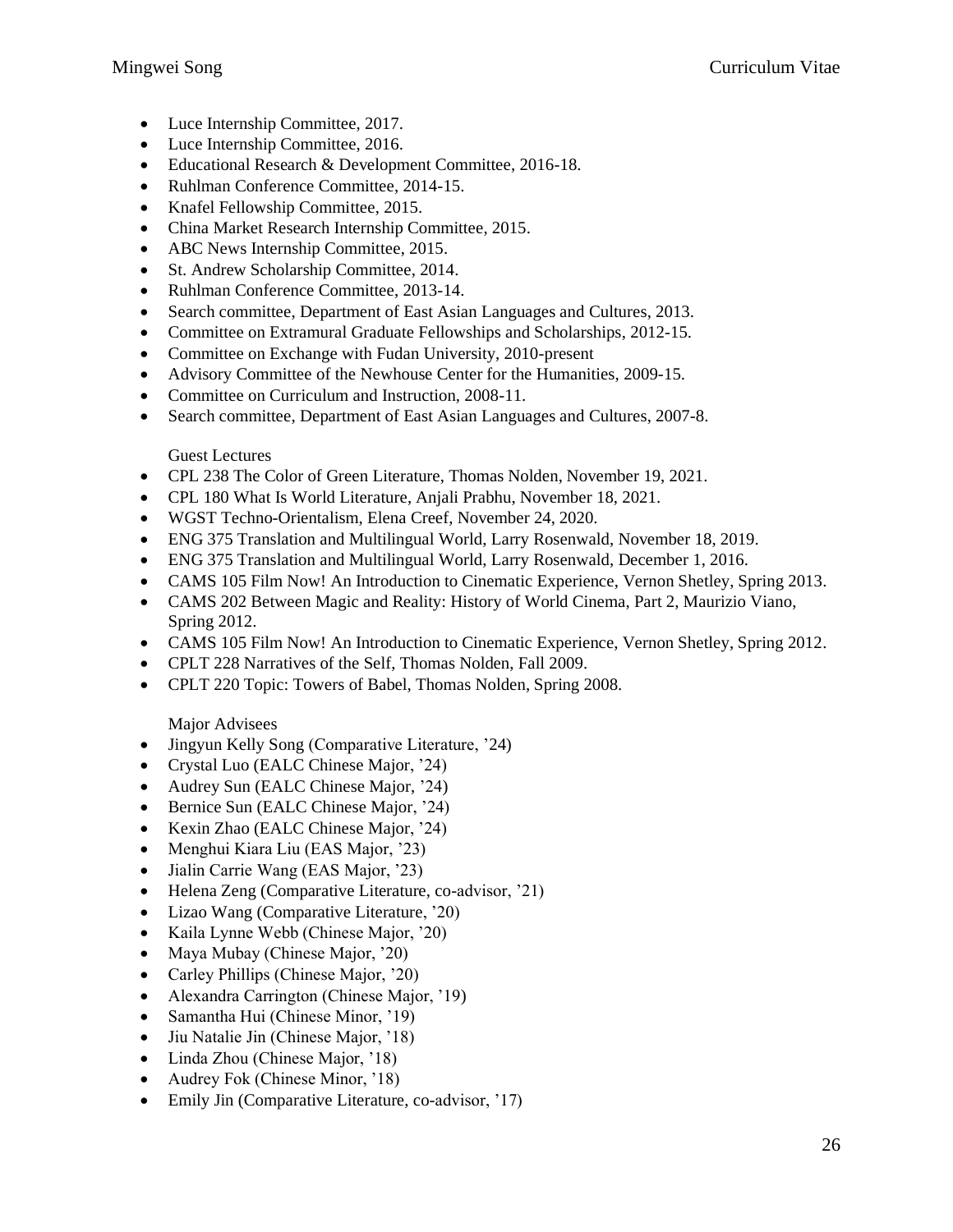- Ha Jin Park (Chinese Major, '17)
- Ioana Economos (Chinese Major, '17)
- Mollie Krawitz (Chinese Minor, '17)
- Aramie Sohn (Chinese Major, '16)
- Lucy Shaw (EAS Major, '16)
- Melodie Ha (Chinese Major, '15)
- Mei-Yee Chan (Chinese Major, '14)
- Natalie Griffin (Chinese Major, '14)
- Susan Puente-Matos (Chinese Major, '14)
- Ariel Chao (Chinese Major, '14)
- Christianne Wolfson (Chinese Major, '13)
- Juliet Bu (EAS Major, '10)
- Kelima Vangasovna Yakupova (Chinese Major, '09)

### Advisor to First Year Students

- 2020-21, First-Year Faculty Advising: Jelen Pittman, Maimoonah Sahfqat, Van An Trin
- 2019-20, First-Year Faculty Advising: Emily Huang, Deniz Ak, Cheryl Wang
- 2016-17, First-Year Faculty Advising: Maya Igarashi, Lilly King, Maya Mubayi, Carley Phillips, Lincy Shen, Meghan Shoop, Cindy Zhou.
- 2014-15, First-Year Faculty Advising: Vivien Chen, Shannon Kearney, Vanessa Willoughby, Anjali Gnagulpa, Hannah Hayden.
- 2012-13, First-Year Faculty Advising: six students.
- 2011-12, First-Year Faculty Advising: six students.

### Independent Studies

- 2021, Stella Kim (EALC Chinese, '21), CHIN 350, The World of Wong Kar-wai.
- 2019, Lizao Wang (MAS & CLS '20), CHIN 350, Chinese Science Fiction Periodicals.
- 2014, Mei-Yee Chan (Chinese, '14), CHIN 250, Eileen Chang.
- 2013, Irene Kwok (Chinese '14), CHIN 350, Media, Nationhood, and Mass Culture in Modern China.
- 2012, Christianne Wolfson (Chinese, '13) CHIN 350, Asian Stereotypes in American Literature and Film.
- 2009, Juliet Bu (East Asian Studies, '10) EAS 360 & 370, Student Activism in Contemporary China" (honors thesis).

### Honors Thesis Committee

- Honors Thesis Committee Member, Seren Riggs-Davis (English and Creative Writing, '21).
- Honors Thesis Committee Member, Jean Li Spencer (English, '21).
- Honors Thesis Committee Member, Yanni Li (EAS, '20).
- Honors Thesis Committee Member, Lizao Wang (MAS, '20).
- Honors Thesis Committee Member, Anna Conron (Cinema and Media Studies, '18).
- Honors Thesis Committee Visitor, Mingfei Li (Economics, '17).
- Honors Thesis Committee Member, Catherine Harlow (Studio Art, '15).
- Honors Thesis Committee Member, Rosa Hargrove (Chinese, '15).
- Honors Thesis Committee Member (Advisor), Juliet Bu (EAS, '10).
- Honors Thesis Committee Member, Lily Saffer (Political Science, '10).
- Honors Thesis Committee Member, Rebecca Fiske (EAS, '10).
- Honors Thesis Committee Member, Maya B. Katzir (Japanese, '09).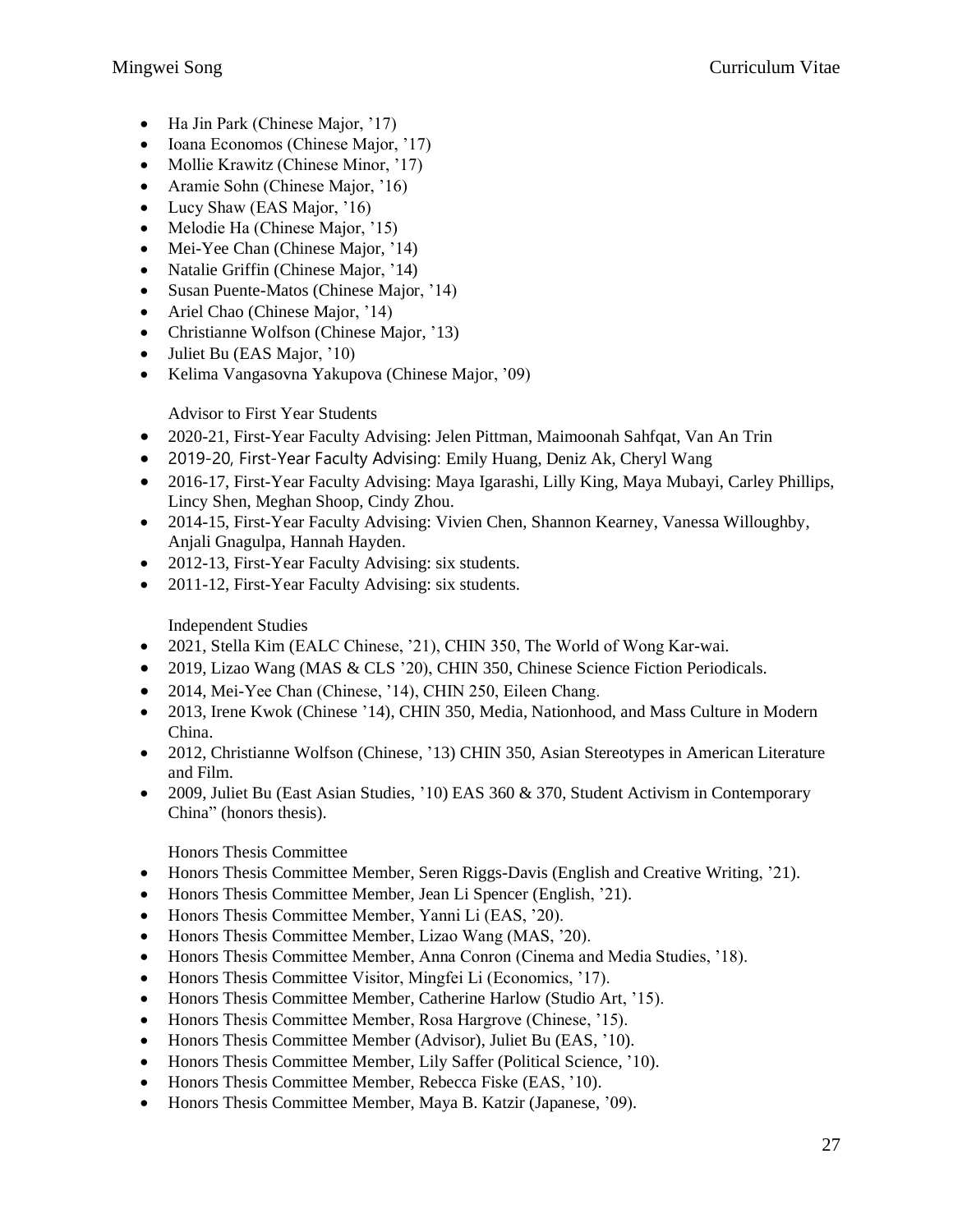• Honors Thesis Committee Member, Clarice Jhia Huei Gan (Japanese, '08).

Advisor to Exchange Students (Wellesley and Fudan)

- Advising Fudan Exchange Students at Wellesley: Xiaowei Lei, Yuqin Lu, Lingjia Xu, Jiexiao Ying,
- Advising Wellesley Exchange Students at Fudan: Olivia Lewis, Erian Li, Isabella Dougherty, Susan Puente-Matos.

## **PROFESSIONAL SERVICE**

Delegate

- Delegate for Modern and Contemporary Chinese Literature, MLA (2021-23). Elected in 2020.
- North American Delegate, Chinese Science Fiction Association. Elected in 2020.

Prize Nominator, Prize Jury Committee, and Grant Evaluator

- Invited Nominator for the Fukouka Prize, 2022.
- Reviewer for the fellowship program at the National Humanities Center, 2020-2022.
- Judge on the committee for the Silver Galaxy Awards (*Chinese Science Fiction World*), 2021.
- Judge on the committee for the Coordinates Awards for Chinese Science Fiction, 2015.
- Judge on the committee for the Chinese Nebula Awards (for science fiction), 2011, 2012, 2017.

Advising (outside Wellesley)

- Mentor for the visiting fellow program at Harvard Yenching Institute: Shanky Chandra, 2020-22.
- Ph.D. Co-advisor: Michael O'Krent, Harvard University, 2021-
- Ph.D. dissertation committee: Dihao Zhou, Yale University, 2020-
- Ph.D. Co-advisor: Jannis Chen, Harvard University, 2019-
- Ph.D. Co-advisor: Erik Mo Welin, Uppsala University, Sweden, 2018-
- Ph.D. dissertation committee: Yizhi Xiao, Brown University, 2014-2017.
- Ph.D. dissertation committee: Adrian Thielet, Stanford University, 2014-2016.
- External examiner for the M.A. and Ph.D. theses in Chinese studies at the National University of Singapore (2013, 2014, 2015).

Journal and Publication Advisory Committee

- Member of the advisory board of *Science Fiction Studies*, July 2019-
- Member of the editorial board of "Studies in Global Science Fiction" book series, Palgrave Macmillan, 2016-
- Member of the editorial board of *Literature* 文學, 2013-

Visiting and Honorary Professorship

- Distinguished Foreign Expert, Shanghai International Studies University, China, 2022-24.
- Visiting Professor, Shandong University Summer School, China, 2019, 2021.
- Honorary professor, Tongji University, Shanghai, China, 2015-18.
- Honorary professor, Jinan University, Shandong, China, 2014-17.

Peer Review

- Reviewer of full professor promotion (one in 2020; one in 2021).
- Reviewer of tenure cases (two in 2015; one in 2016; one in 2018; one in 2019; one in 2020; one in 2021; one in 2022).